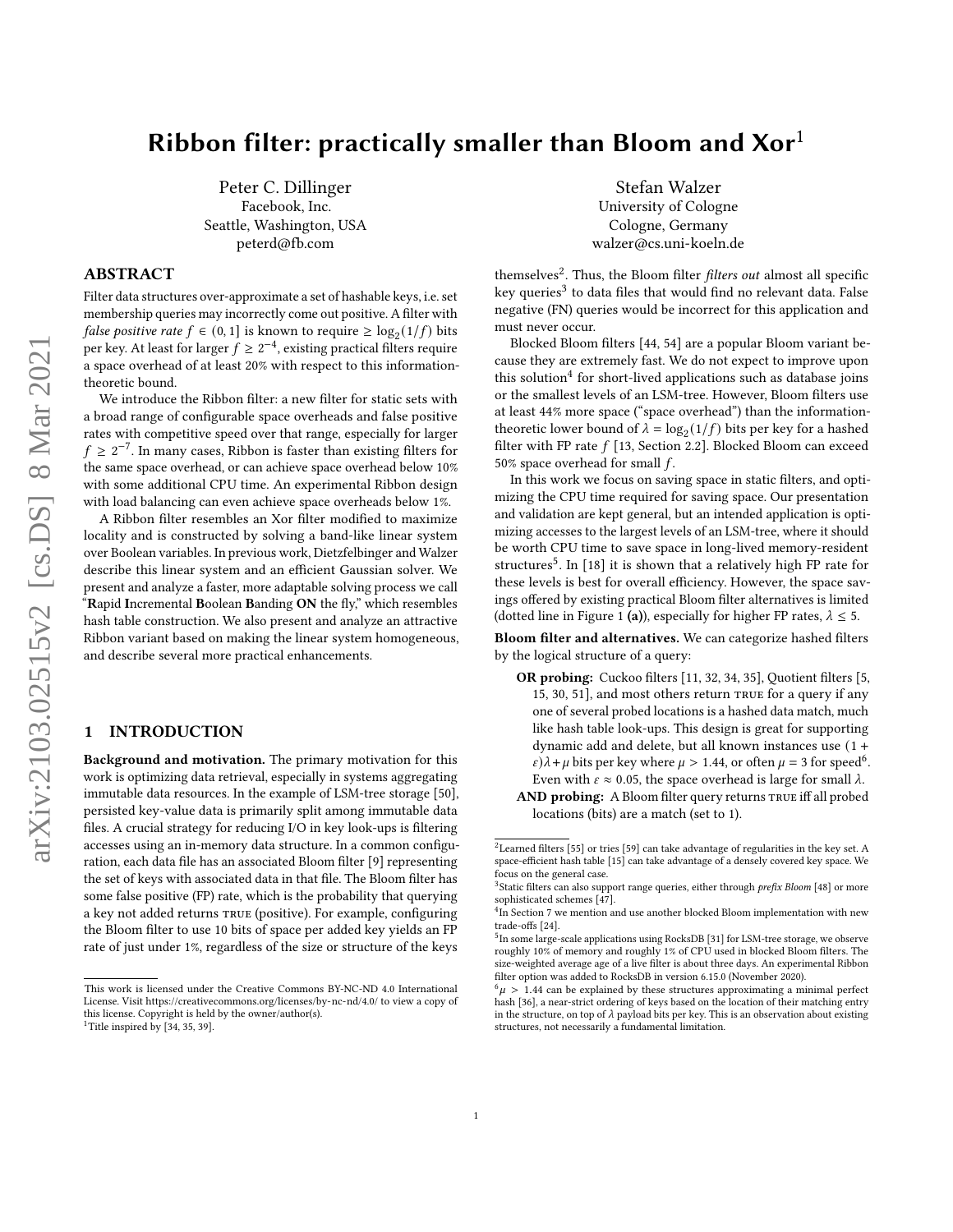<span id="page-1-0"></span>XOR probing: Xor filters [\[10,](#page-12-16) [14,](#page-12-17) [20,](#page-12-18) [37,](#page-12-19) [39\]](#page-12-3) return true for a query iff the bitwise exclusive-or (XOR) of all probed locations is a hashed data match. XOR probing is only known to work with static filters.

Structures using XOR probing are the most promising for space efficient static filters. They are constructed by solving a linear system with one constraint per key ensuring that querying the key returns true. Standard Xor filters use a fast solving process called *peeling* that limits their space efficiency to  $\geq 1.22\lambda$  bits per key<sup>[7](#page-1-1)</sup>, though a variant with fast compression, the Xor+ filter [\[39\]](#page-12-3), uses roughly  $1.08\lambda + 0.5$  bits per key, which is an improvement for larger  $\lambda$ . Using structured Gaussian elimination instead of peeling [\[21,](#page-12-20) [37\]](#page-12-19) offers better space efficiency, but construction times are considered impractical for many applications.

Core contribution. We introduce a faster, simplified, and more adaptable Gaussian elimination algorithm (Ribbon) for the static function data structure from [\[22\]](#page-12-21). Based on Ribbon, we develop a family of practical and highly space-efficient XOR-probed filters.

Results and comparison. Figure [1](#page-1-0) (a) summarizes extensive benchmarking data by indicating which structure is fastest for satisfying various space and FP rate requirements for a static filter. For "fastest" we consider the sum of the construction time per key and three query times (measured for  $x \in S$ ,  $x \notin S$  and a mixed data set).<sup>[8](#page-1-2)</sup>

Although we compare Ribbon with many approaches implemented in the fastfilter benchmark library [\[38\]](#page-12-22), only variants of Bloom, Cuckoo, Xor, and Ribbon emerge as winners. Specifically, the color at point  $(x, y)$  indicates the fastest filter with space overhead at most x and FP rate  $f \in [y/2, y/2]$  for  $n = 10^7$  keys. Diagonal shading indicates different winners for  $n = 10^6$  and  $n = 10^8$ . The timings for the winning approach are also shown in Figure [1](#page-1-0) (b). We observe the following.

- Ribbon wins to the right of the dotted line because none of the competing approaches achieve space overhead this low.
- Ribbon wins in some territory previously occupied by Xor and Xor+ filters, mostly for  $f > 2^{-8}$  ( $\lambda < 8$ ) from Xor and  $f > 2^{-12}$  ( $\lambda < 12$ ) for Xor+. In these cases, Ribbon-style Gaussian elimination is faster than peeling.
- Blocked Bloom filters are still the fastest whenever applicable, though Cuckoo and Xor take some of the remaining >44% territory (and nearby) for small FP rates.

Outline. The paper is structured as follows.

- Section 2. We briefly review data structures for static functions and how they give rise to filters.
- Section 3. We describe and analyze the new Ribbon construction algorithm, which preserves asymptotic guarantees from [\[22\]](#page-12-21). We also show how to improve the space efficiency of



Figure 1: (a) Fastest filter with the given combination of space overhead and false positive rate, considering a mix of construction and query times. (b) Construction and query times for fastest approaches in (a).

small Ribbon structures ("smash"). These features go into the Standard Ribbon filter, which in practice has increasing space overhead or running time as the number of keys increases.<sup>[9](#page-1-3)</sup>

- Section 4. We present the Homogeneous Ribbon filter, which shares many desirable properties with blocked Bloom filters: construction success is guaranteed, and scaling to any number of keys is efficient. Homogeneous Ribbon does not build on static functions in the standard way, which simplifies implementation but complicates analysis.
- Section 5. We describe some practical enhancements and issues for Ribbon filters, including (1) efficiently utilizing any amount of memory for any number of keys, (2) laying out data for efficient queries, (3) efficiently satisfying hashing requirements, and (4) scaling Standard Ribbon with data sharding.
- Section 6. We present Balanced Ribbon, an experimental extension of Standard Ribbon that uses a greedy load balancing scheme within a contiguous ribbon. This scales the extreme space efficiency of small Standard Ribbon filters to very large n, such as only  $1.005\lambda + 0.008$  bits per key with practical construction and query times.

Section 7. We present more experimental validation.

<span id="page-1-1"></span><sup>7</sup>A new spatially-coupled construction for Xor filters [\[57\]](#page-13-6) promises lower space overheads and in some cases slightly improved construction time with peeling. Simulations indicate a number of keys on the order of  $10^6$  or more is needed for most of the benefit, limiting the known generality of the approach. Configuration in practice is not well understood.<br><sup>8</sup>The "right" weighing of construction and query time clearly depends on the use case.

<span id="page-1-2"></span>Because LSM-trees are especially useful for write-heavy workloads requiring good read latency, we find this a reasonable ratio for at least that use case. If a 4KB filter memory page has a lifetime as long as two weeks and at least one negative (useful) query per added key (*n* roughly  $2^{12}$ ) is seen, that satisfies the current rule of five

<span id="page-1-3"></span> $^{9}$  If the processor word size is assumed to be  $\Omega(\log n),$  query time and space overhead can be kept constant. We make no such assumption here.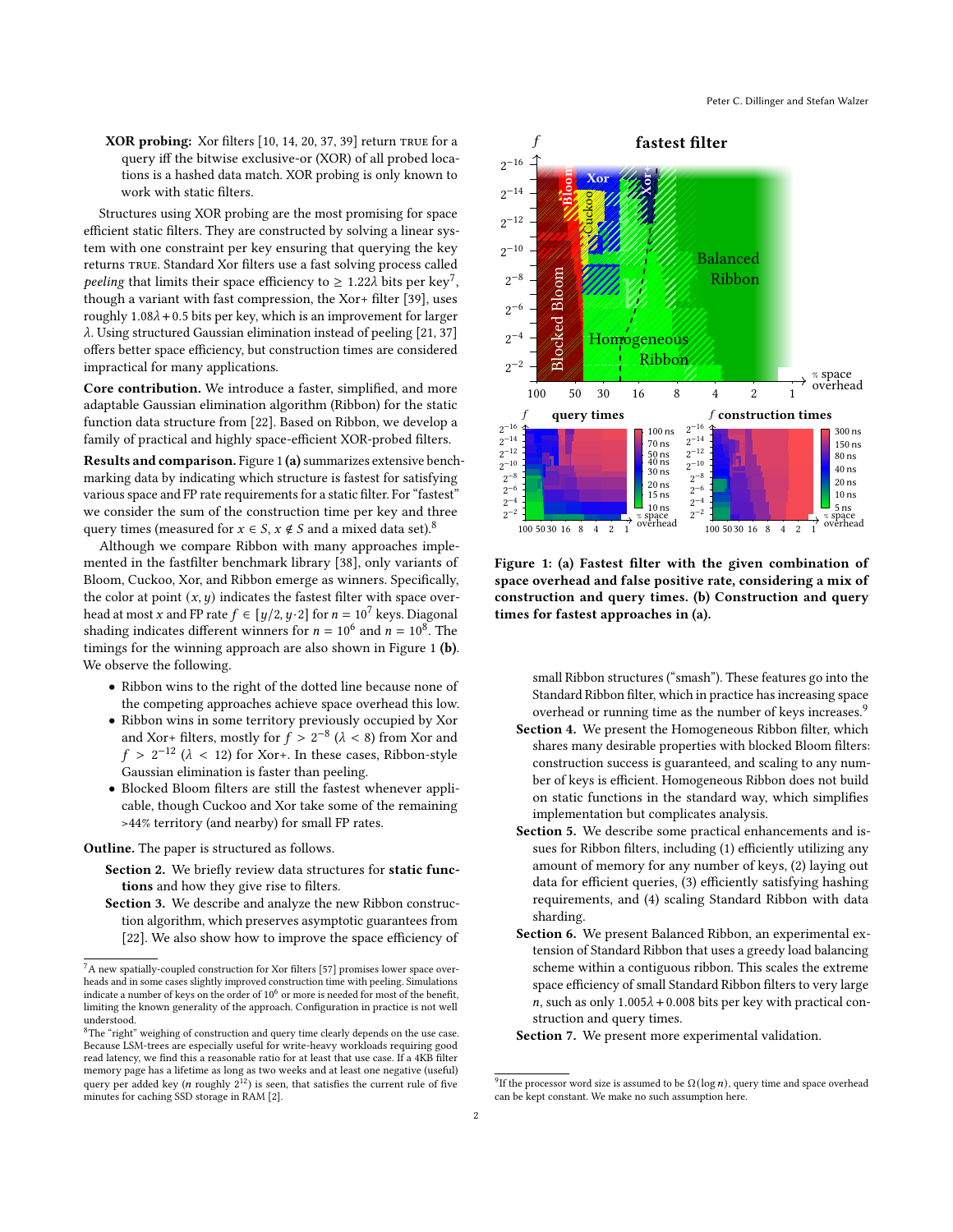Ribbon filter: practically smaller than Bloom and Xor

## 2 FROM STATIC FUNCTIONS TO FILTERS

Approximate membership queries and filters.An approximate membership query filter – *filter* for short – represents a set  $S \subseteq U$ from some universe  $U$ . A membership query with  $x \in S$  must return TRUE, while a query with  $x \in \mathcal{U} \setminus S$  may return TRUE with probability at most  $f$  where  $f > 0$  is the *false positive (FP) rate.* 

Static functions. A static function is a data structure (sometimes called "retrieval data structure") representing a function  $b : S \rightarrow$  $\{0, 1\}^r$  for some set  $S \subseteq U$  of keys. A query for  $x \in S$  must return  $b(x)$  but a query for  $x \in \mathcal{U} \setminus S$  may return any value from  $\{0, 1\}^r$ . Membership queries ("is  $x \in S$ ?") are not supported.

Static Functions from Linear Systems. A well-known way for constructing static functions [\[3,](#page-12-24) [10,](#page-12-16) [14,](#page-12-17) [20,](#page-12-18) [37,](#page-12-19) [53\]](#page-13-7) uses a hash function to associate each key  $x \in \mathcal{U}$  with a set  $h(x) \subseteq [m]$  for some  $m \ge n = |S|$ . By  $\vec{h}(x) \in (0, 1)^m$  we denote the characteristic (row) vector of  $h(x)$ . If  $(h(x))_{x \in S}$  are linearly independent in the vector space  $\{0, 1\}^m$  over the two-element field then the system  $(h(x) \cdot Z = b(x))_{x \in S}$  of linear equations has a solution  $Z \in \{0, 1\}^{m \times r}$ . The static function is then given by h and Z. Most memory is used for the mr bits of Z, which takes  $\frac{m}{n}r$  bits per key. A query for  $x \in U$  returns

<span id="page-2-1"></span>
$$
\text{query}(x) := \vec{h}(x) \cdot Z = \bigoplus_{i \in h(x)} Z_i. \tag{1}
$$

where  $Z_i$  denotes the *i*-th row of Z. Since queries involve  $|h(x)| \cdot r$ bits from *Z* fast query times require sparse  $h(x)$ .

Several constructions choose  $h$  such that  $h(x)$  contains exactly three 1-bits in random positions [\[10,](#page-12-16) [37\]](#page-12-19). In this case  $\frac{n}{m}$  must not exceed the corresponding XORSAT threshold [\[19,](#page-12-25) [52\]](#page-13-8)  $c_3^* \approx 0.92$ . If a greedy algorithm is used for solving the linear system, then  $\frac{n}{m}$ must not exceed the *peeling threshold*  $c_3^{\Delta} \approx 0.82$ .

The space usage is roughly  $(1+\varepsilon)r$  bits per key when  $m = (1+\varepsilon)n$ . The first paper to achieve  $\varepsilon = o(1)$  is [\[53\]](#page-13-7). Even  $\varepsilon = O(\log n/n)$  is possible, albeit with mediocre construction time [\[21\]](#page-12-20). A recent more practical contribution that (more humbly) aims for small constant  $\varepsilon > 0$  [\[22\]](#page-12-21) will be the starting point of our own construction.

Xor filters. There is a straightforward way to obtain a filter with FP rate  $2^{-r}$  from an r-bit static function as pointed out in [\[20,](#page-12-18) Observation 1]. Simply pick a random fingerprint function  $b : \mathcal{U} \rightarrow$  $\{0,1\}^r$  (a hash function) and store its restriction  $b_S : S \to \{0,1\}^r$  as a static function. Then for any  $x \in S$  the static function reproduces  $b_S(x) = b(x)$  while for  $x \in U \setminus S$  the returned value will match  $b(x)$  only with probability  $2^{-r}$  (because  $b(x)$  is random and plays no role in the construction of the static function).

Such filters inherit the performance of the underlying static function, giving them the potential to be "Faster and Smaller Than Bloom and Cuckoo Filters" as claimed in [\[39\]](#page-12-3), when dynamic insertions and deletions are not required. A standard construction with  $h(x)$  being a fully random set of size 3 is appropriately named Xor filter [\[39\]](#page-12-3).

#### 3 RIBBON RETRIEVAL AND RIBBON FILTERS

By enriching the sgauss static function<sup>[10](#page-2-0)</sup> from [\[22\]](#page-12-21), we obtain the Ribbon static function which can be used as a Ribbon filter. Since

<span id="page-2-2"></span>

Figure 2: Typical shape of the random matrix with rows  $(\bar{h}(x))_{x\in S}$  sorted by starting positions. The shaded "ribbon" region contains random bits. Gaussian elimination never causes any fill-in outside of the ribbon.

Ribbon filters also retrieve fingerprints using Equation [\(1\)](#page-2-1)—just with a different choice of  $h$ —they can be seen as (non-standard) Xor filters.

The sgauss construction. For a parameter  $w \in \mathbb{N}$  that we call the *ribbon width*, the vector  $\vec{h}(x) \in \{0, 1\}^m$  is given by a random starting position  $s(x) \in [m - w - 1]$  and a random coefficient vector  $c(x) \in \{0, 1\}^{w}$  as  $\vec{h}(x) = 0^{s-1} c(x) 0^{m-s-w+1}$ . Note that even though  $m$ -bit vectors like  $h(x)$  are used to simplify mathematical discussion, such vectors can be represented using  $log(m) + w$  bits.

The matrix with rows  $(h(x))_{x \in S}$  sorted by  $s(x)$  has all of its 1-entries in a "ribbon" of width  $w$  that randomly passes through the matrix from the top left to the bottom right, as in Figure [2.](#page-2-2) The authors of [\[22\]](#page-12-21) showed that a solution  $Z \in \{0, 1\}^{m \times r}$  to  $(\vec{h}(x) \cdot Z =$  $(b(x))_{x \in S}$  can be computed quickly:

THEOREM 3.1 ([\[22,](#page-12-21) THM 2]). For any constant  $0 < \varepsilon < \frac{1}{2}, w = \frac{\log n}{\varepsilon}$ and  $\frac{n}{m} = 1 - \varepsilon$ , with high probability the linear system  $(\vec{h}(x) \cdot \vec{Z}) =$  $(b(x))_{x\in S}$  is solvable for any  $r \in \mathbb{N}$  and any  $b : S \to \{0,1\}^r$ . Moreover, after sorting  $(h(x))_{x\in S}$  by  $s(x)$ , Gaussian elimination can compute a solution Z in expected time  $O(n/\varepsilon^2)$ .

Boolean banding on the fly. For Ribbon we start with the same hash function  $h$  as in sgauss. For slightly improved presentation, execution speed, and chance of construction success, we force coefficient vectors  $c(x)$  to start with 1.<sup>[11](#page-2-3)</sup>

The main difference lies in how we solve the linear system. The insertion phase maintains a reduced system  $M$  of linear equations using on-the-fly Gaussian elimination [\[8\]](#page-12-26). This system is of the form shown in Figure [3](#page-3-0) and has  $m$  rows. Each row  $i$  is represented by a *w*-bit vector  $c_i \in \{0, 1\}^w$  and  $b_i \in \{0, 1\}^r$ . Logically, the *i*-th row is either empty ( $c_i = 0^w$ ) or specifies a linear equation  $c_i \cdot Z_{[i,i+w)} = b_i$ where  $c_i$  starts with a 1. With  $Z_{[i,i+w]} \in \{0,1\}^{w \times r}$  we refer to rows *i*, ..., *i* + *w* - 1 of *Z*. We ensure  $c_i \cdot Z_{[i,i+w)}$  is well-defined even when  $i + w - 1 > m$  with the invariant that  $c_i$  values never select "out of bounds" rows of  $Z$ .

We consider the equations  $(h(x) \cdot Z = b(x))_{x \in S}$  one by one, in arbitrary order, and try to integrate each into  $M$  using Algorithm [1,](#page-3-1) which we explain now. A key's equation may be modified several

<span id="page-2-0"></span> $10$ Strictly speaking, sgauss is the name of the construction algorithm of the otherwise unnamed data structure.

<span id="page-2-3"></span><sup>&</sup>lt;sup>11</sup>In asymptotic considerations this change is inconsequential (and mildly annoying). For better alignment with [\[22\]](#page-12-21) our theorems still assume that  $c(x)$  is uniformly distributed in  $\{0, 1\}^w$ .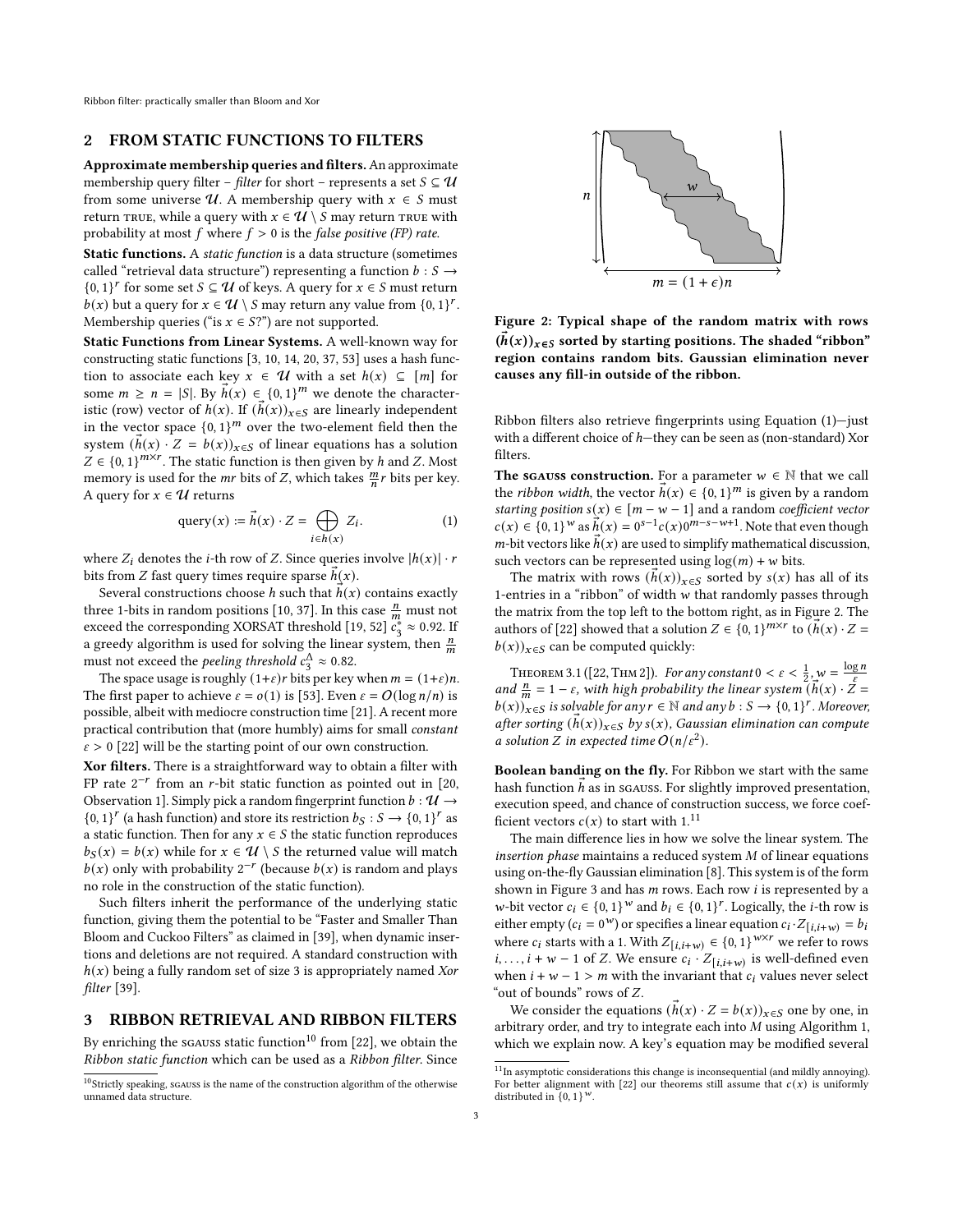<span id="page-3-0"></span>

Figure 3: Shape of the linear system M central to Boolean banding on the fly.

times before it can be added to  $M$ , but a loop invariant is that its form is

<span id="page-3-2"></span>
$$
c \cdot Z_{[i,i+w)} = b \text{ for } i \in [m], c \in 1 \circ \{0,1\}^{w-1}, b \in \{0,1\}^r. \tag{2}
$$

The initial equation  $\vec{h}(x) \cdot Z = b(x)$  of key  $x \in S$  has this form with  $i = s(x)$ ,  $c = c(x)$  and  $b = b(x)$ . We proceed it as follows.

- **Case 1:** In the simplest case, row  $i$  of  $M$  is empty and we can incorporate Equation [\(2\)](#page-3-2) as the new *i*-th row of  $M$ .
- Case 2: Otherwise row  $i$  of  $M$  is already occupied by an equation  $c_i \cdot Z_{[i,i+w)} = b_i$ . We compute the summed equation

<span id="page-3-3"></span>
$$
c' \cdot Z_{[i,i+w)} = b' \text{ with } c' = c \oplus c_i \text{ and } b' = b \oplus b_i,
$$
 (3)

- which, in the presence of row  $i$  of  $M$ , puts the same constraint on  $Z$  as Equation [\(2\)](#page-3-2). Both  $c$  and  $c_i$  start with 1, so  $c'$  starts with 0. We consider the following sub-cases.
- **Case 2.1:**  $c' = 0^w$  and  $b' = 0^r$ . The equation is void and can be ignored. This case is reached when the key's original equation is implied by equations previously added to  $M$ .
- **Case 2.2:**  $c' = 0^w$  and  $b' \neq 0^r$ . The equation is unsatisfiable. This case is reached when the key's original equation is inconsistent with equations previously added to  $M$ .
- **Case 2.3:**  $c'$  starts with  $j > 0$  zeroes followed by a 1. Then Equation [\(3\)](#page-3-3) can be rewritten as  $c'' \cdot Z_{[i',i'+w)} = b'$  where  $i' = i + j$  and  $c''$  is obtained from  $c'$  by discarding the j leading zeroes of  $c$  and appending  $j$  trailing zeroes. Note that in the bit-shift of Algorithm [1](#page-3-1) the roles of "lead-

ing" and "trailing" may seem reversed because the leastsignificant "first" bit of a word is conventionally thought of as the "right-most" bit.

Termination is guaranteed since  $i$  increases with each loop iteration.

Once equations for all keys are successfully inserted, we obtain a solution  $Z$  to  $M$  in the back substitution phase. The rows of  $Z$  are obtained from bottom to top. If row  $i$  of  $M$  contains an equation then this equation uniquely determines row  $i$  of  $Z$  in terms of later rows of  $Z$ . If row  $i$  of  $M$  is empty, then row  $i$  of  $Z$  can be initialized arbitrarily.

"On-the-fly" and "incremental." The insertion phase of ribbon is on-the-fly in the sense that for a sequence  $S = (x_1, x_2, x_3, ...)$  of keys we can easily determine the longest prefix  $(x_1, \ldots, x_n)$  of S for which construction succeeds: Simply insert keys until the first failure. The insertion phase is incremental because we can easily

Algorithm 1: Adding a key's equation to the linear system  $M$ .

|                  | $i \leftarrow s(x)$                                               |
|------------------|-------------------------------------------------------------------|
|                  | $2\ c \leftarrow c(x)$                                            |
|                  | $b \leftarrow b(x)$                                               |
|                  | 4 loop                                                            |
| 5                | if $M.c[i] = 0$ then // row <i>i</i> of M is empty                |
| 6                | $M.c[i] \leftarrow c$                                             |
| $\overline{7}$   | $M.b[i] \leftarrow b$                                             |
| 8                | return success (inserted)                                         |
| $\boldsymbol{9}$ | $c \leftarrow c \oplus M.c[i]$                                    |
| 10               | $b \leftarrow b \oplus M.b[i]$                                    |
| 11               | if $c = 0$ then                                                   |
| 12               | if $b = 0$ then return success (redundant)                        |
| 13               | else return FAILURE (inconsistent)                                |
| 14               | $i \leftarrow$ find First Set(c) // a.k.a. Bit Scan Forward       |
| 15               | $i \leftarrow i + j$                                              |
| 16               | $c \leftarrow c \rightarrow j$ // logical shift last toward first |
|                  |                                                                   |

<span id="page-3-1"></span>undo a set of most recent successful insertions: Simply remove the rows from  $M$  that were added. These properties are not shared by sgauss and will be exploited in Section [6.](#page-9-0)

Analysis. All performance guarantees for the construction algorithm carry over from sgauss as follows.

THEOREM 3.2. Let  $S \subseteq U$  be an arbitrary key set.

- (i) If an sGAUSS construction succeeds for  $S$  then so does the Ribbon construction.
- (ii) If both constructions succeed on  $S$ , expected running times coincide up to constant factors.

**PROOF.** 

- (i) This is unsurprising as both approaches attempt to solve the same linear system. $^{12}$  $^{12}$  $^{12}$  A superficial difference concerns redundant equations. In Algorithm [1](#page-3-1) it is natural to ignore them. sgauss treats them as failures, to avoid special cases during back-substitution.
- (ii) Consider a set  $S$  on which sgauss succeeds, i.e.  $S$  gives rise to a solvable system without redundant equations. The backsubstitution phases are identical in both algorithms. The analysis of the Ribbon insertion phase hinges on counting row additions. Each key  $x \in S$  has a starting position  $s(x)$  and causes some row  $i(x)$  of M to be filled. The number of row additions for the insertion is clearly at most the displacement  $i(x) - s(x)$  of x. Summing over all keys yields

$$
D = \sum_{x \in S} i(x) - s(x) = \sum_{i \in P} i - \sum_{x \in S} s(x)
$$

where  $P = \{i(x) | x \in S\}$  is the set of row-indices of M that end up being occupied. A crucial observation is that even though the values  $i(x)$  depend on the insertion order of the keys, the set *P* does not. Indeed, for any  $j \in [m]$  the value  $|P \cap \{1, \ldots j\}|$  is the rank of the sub-matrix of M formed by its first  $j$  columns, which is invariant under row operations. So

```
12See Footnote 11.
```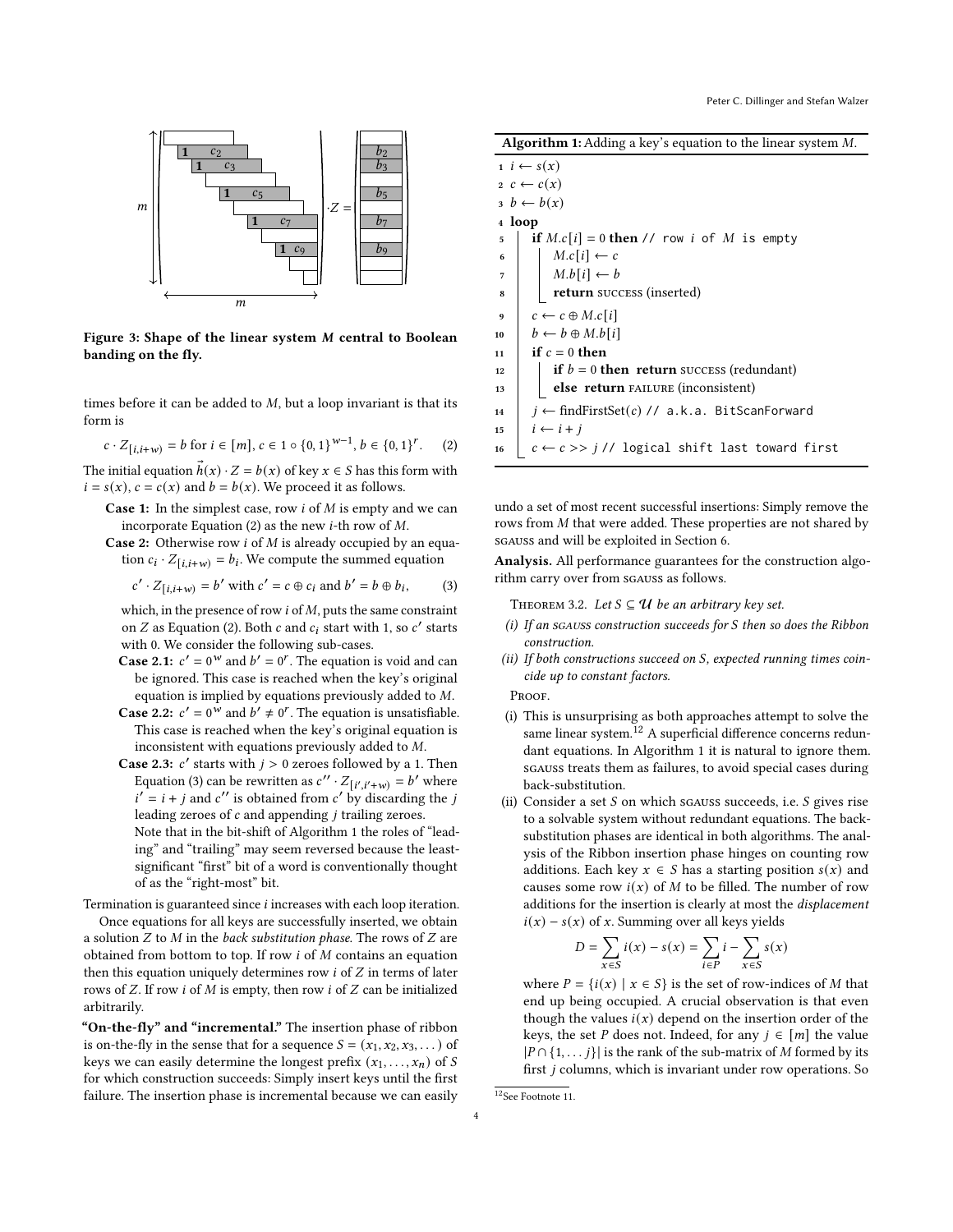no matter in what order the keys of  $S$  are inserted, we always observe the same sets  $P \cap \{1, \ldots j\}$  and hence the same set P and the same value  $D$ . The number of row additions of sgauss is bounded by  $D$  by a similar argument (see [\[22,](#page-12-21) Lemma 3]). The analysis in [\[22\]](#page-12-21) proceeds by bounding  $D$  in expectation and hence carries over to our case.

Efficiency. While sgauss and Ribbon are tied in  $O$ -notation, Ribbon improves upon sgauss in constant factors for the following reasons:

- There is no need to pre-sort the keys by  $s(x)$ .
- sgauss requires explicitly storing a pivot position for each row. This is because sgauss does not compute an echelon form but only ensures that in each row the left-most 1-entry — the pivot — is the bottom-most 1-entry of its column.
- sgauss performs roughly  $D$  elimination steps that, depending on some bit, turn out to be xor-operations or no-ops. Ribbon on the other hand performs roughly  $D/2$  bit shifts and  $D/2$  (unconditional) xor operations. Though the details are complicated, intuition on branching complexity seems to favour ribbon.

#### <span id="page-4-3"></span>3.1 Ribbon with Smash

When aiming for high space efficiency, there is an issue with early and late columns of the linear system. We shall describe the problem and its solution in an extreme but simple case where perfect space efficiency, i.e.  $m = n$  is desired.

In the absence of redundant equations, the construction of the linear system succeeds only if all slots of  $M$  can be filled. For the first *i* slots to be filled, it is necessary that  $|\{x \in S \mid s(x) \leq i\}| \geq i$ . Figure [4](#page-4-0) (a) illustrates that random fluctuations make this unlikely. There is a similar problem relating to the last  $i$  columns<sup>[13](#page-4-1)</sup>.

<span id="page-4-0"></span>

Figure 4: (a) Consider the diagonal (dashed) in a square Ribbon system. Its beginning and end may lie outside of the of the (shaded) ribbon area.

(b) Our "smash" variant solves this problem.

We can address this issue by artificially inflating the probabilities  $Pr[s(x) = 1]$  and  $Pr[s(x) = m - w + 1]$  of the first and last starting position by a factor of  $\ell$  we call the smash value. Such a distribution for *s* is easy to implement using a uniform distribution on  $[-l +]$ 2,  $m - w + \ell$  and "clamping" the sampled value to  $[1, m - w + 1]$ using min and max functions. Micro-benchmarks show roughly 3ns overhead per query for smash, on an Intel Skylake CPU.

For a smash value of  $\ell = w/2$  and a ribbon width of  $w = \omega(\sqrt{n})$ the matrix diagonal is firmly within the ribbon, see Figure [4](#page-4-0) (b). It is not hard to prove that such a matrix is asymptotically as likely to be regular as a fully random  $n \times n$  matrix. That probability is  $c_2 \approx 0.289$ ; see [\[16\]](#page-12-27).

In Section [5.4](#page-8-0) we present empirical findings showing that nonzero smash values also benefit success probabilities in practically more relevant cases with  $\varepsilon > 0$  and  $w = O(\frac{\log n}{\varepsilon})$ .

# 4 HOMOGENEOUS RIBBON FILTERS

Recall that the idea underlying Ribbon filters is to pick hash functions  $\vec{h}: \mathcal{U} \to \{0, 1\}^m$ ,  $\vec{b}: \mathcal{U} \to \{0, 1\}^r$  and find  $Z \in \{0, 1\}^{m \times r}$ such that all  $x \in S$  satisfy  $\vec{h}(x) \cdot Z = b(x)$ , while most  $x \in \mathcal{U} \setminus S$ will not.

We now examine what happens when we get rid of the fingerprint function *b* effectively setting  $b(x) = 0$  for all  $x \in \mathcal{U}$ . A filter is then given by a solution  $Z$  to the homogeneous system  $(\vec{h}(x) \cdot Z = 0^r)_{x \in S}$ . The FP rate for Z is  $f_Z = \Pr_{a \sim H}[a \cdot Z = 0^r]$ where *H* is the distribution of  $\vec{h}(x)$  for  $x \in \mathcal{U}$ . An immediate issue with the idea is that  $Z = 0^{m \times r}$  is a solution giving  $f_Z = 1$ . A solution  $Z$  chosen uniformly at random from all solutions fares better, however. To obtain one, all free variables, i.e. the variables corresponding to empty rows of  $M$ , are initialized randomly during back substitution.<sup>[14](#page-4-2)</sup> The overall FP rate is then  $f = \mathbb{E}[f_Z]$  where Z depends on the randomness in  $(h(x))_{x \in S}$  and the free variables.

We call the resulting construction Homogeneous Ribbon filter. It has two obvious advantages over Standard Ribbon filters:

- Constructions can never fail, regardless of  $n$ ,  $\varepsilon$  and  $w$ . This is simply because a homogeneous linear system always has at least the trivial solution.
- The absence of fingerprints slightly improves time and space in construction. (In optimized implementations, query times are essentially the same.)

A complication is that the FP rate  $f$  can be higher than  $2^{-r}$ . Intuitively, if too many equations constrain some part of  $Z$  then that part will be insufficiently random. For  $\epsilon w > Cr$  (for some constant  $C > 0$ ) and large *n*, this effect is negligible as we shall argue in Theorem [4.1.](#page-5-0) This still leaves us with two disadvantages, especially for small  $n$  and high  $r$ :

- The product  $\epsilon w$  must be proportional to  $r$  (for acceptable  $f$ ) whereas for Standard Ribbon  $\epsilon w$  need only be proportional to  $\log n$  (for acceptable success probability). We should therefore not expect an improvement over Standard Ribbon for  $r = \Omega(\log n)$ .
- For small *n*, the variance of  $f_Z$  is quite high, meaning small filters will occasionally have significantly more false positives (e.g. due to random skew in  $(s(x))_{x \in S}$ ) with no obvious way to detect this during construction. This could be dangerous for some applications.

#### 4.1 Analysis

We can make a strong case for Homogeneous Ribbon filters by showing that arbitrarily small space overhead at arbitrarily large

<span id="page-4-1"></span> $^{13}\mathrm{To}$  see the symmetry, we could have argued about the rank of the first  $i$  columns of M which is at most  $|\{x \in S \mid s(x) \leq i\}|$ .

<span id="page-4-2"></span> $^{14}\rm{Our}$  implementation uses trivial pseudo-random assignments: a free variable in row i is assigned  $pi$  mod  $2^r$  for some fixed large odd number  $p$ .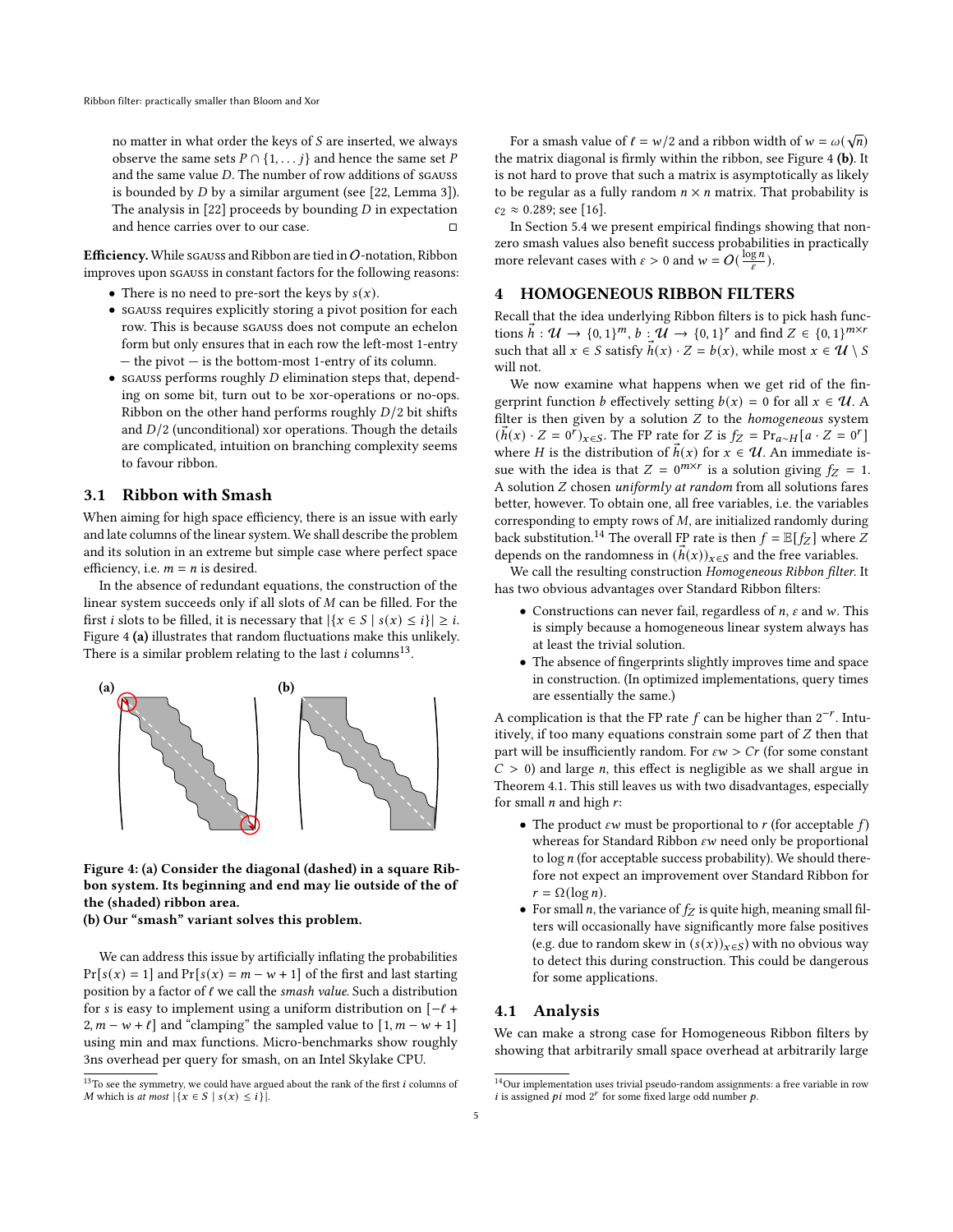size  $n$  is achievable. This neither requires the ribbon width  $w$  to scale with  $n$ , nor a deviation from the pure construction (e.g. by partitioning the key set into small shards).

By space overhead we mean  $\frac{\text{space}}{\text{OPT}} - 1$  where space is the space usage of the filter in bits per key and  $\text{OPT} = -\log_2(f)$  is the information-theoretic lower bound for filters that achieve the same FP rate.

<span id="page-5-0"></span>THEOREM 4.1. There exists  $C \in \mathbb{R}^+$  such that for any  $\varepsilon < 1/2$ , any desired FP rate  $\varphi > 0$  and r the closest integer to  $-\log_2(\phi)$  the following holds. For any  $w \in \mathbb{N}$  with  $\epsilon w > C \max(\log w, r)$  and  $n \in \mathbb{N}$  the Homogeneous Ribbon filter with n keys and parameters  $\varepsilon$ , w, r has  $f \in [\varphi/2, 2\varphi]$  and space overhead at most  $2\varepsilon$ .

Our argument starts with the following simple observation.

<span id="page-5-6"></span>LEMMA 4.2. In the context of a Homogeneous Ribbon filters let  $p$ be the probability that for  $y \in \mathcal{U} \setminus S$  the vector  $h(y)$  is in the span of  $(h(x))_{x\in S}$ . Then we have

$$
f = p + (1 - p)2^{-r}.
$$

PROOF. First assume there exists  $S' \subseteq S$  with  $h(y) = \sum_{x \in S'} h(x)$ which happens with probability  $p$ . In that case

$$
\vec{h}(y) \cdot Z = (\sum_{x \in S'} \vec{h}(x)) \cdot Z = \sum_{x \in S'} (\vec{h}(x) \cdot Z) = 0
$$

and *y* is a false positive. Otherwise, i.e. with probability  $1 - p$ , an attempt to add  $h(y) \cdot Z = 0$  to M after all equations for S were added would have resulted in a (non-redundant) insertion in some row  $i$ . During back substitution, only one choice for the  $i$ -th row of  $Z$ satisfies  $h(y) \cdot Z = 0$ . Since the *i*-th row was initialized randomly we have  $Pr[\vec{h}(y) \cdot Z = 0 \mid \vec{h}(y) \notin span((\vec{h}(x))_{x \in S})] = 2^{-r}$  $\Box$ 

We shall now derive an asymptotic bound on  $p$  in terms of large w and small  $\varepsilon$  (recall  $\varepsilon = \frac{m-n}{n}$ ). It is too imprecise to estimate p and  $f$  in practical settings, which we do empirically in Section [4.2.](#page-6-0) The main takeaway is rather that  $p$  does not depend on  $n$ . We may therefore expect Homogeneous Ribbon filters to scale to arbitrary sizes *n* with no increase in  $f$  even when  $w$  and  $\varepsilon$  are constants.

<span id="page-5-5"></span>LEMMA 4.3. There exists a constant  $C$  such that for any  $w \in \mathbb{N}$ and  $C \frac{\log w}{w} \le \varepsilon \le \frac{1}{2}$  we have  $p = \exp(-\Omega(\varepsilon w)).$ 

The main ingredient in the proof is that  $exp(-\Omega(\varepsilon w))$  bounds the number of keys that cannot be (non-redundantly) inserted, which follows from [\[22\]](#page-12-21).[15](#page-5-1)

PROOF SKETCH. We may imagine that  $S \subseteq \mathcal{U}$  and  $y \in \mathcal{U} \setminus S$ are obtained from a set  $S^+ \subseteq U$  of size  $n + 1$  by picking  $y \in S^+$  at random and setting  $S = S^+ \setminus \{y\}$ . Then  $p$  is simply the expected fraction of keys in  $S^+$  that are contained in some *dependent set*, i.e. in some  $S' \subseteq S^+$  with  $\sum_{x \in S'} \vec{h}(x) = 0^m$ . Clearly, x is contained in a dependent set if and only if it is contained in a minimal dependent set. Such a set S' always touches a consecutive set of positions, i.e.  $pos(S') := \bigcup_{x \in S'} [s(x), s(x) + w - 1]$  is an interval.

We call an interval  $I \subseteq [m]$  long if  $|I| \geq w^2$  and short otherwise. We call it overloaded if  $S_I := \{x \in S^+ \mid s(x) \in I\}$  has size  $|S_I| \ge$  $|I| \cdot (1 - \varepsilon/2)$ . Finally, we call a position  $i \in [m]$  *bad* if one of the following is the case:

- (B2)  $i \in \text{pos}(S')$  for a minimal dependent set S' with long nonoverloaded interval  $pos(S')$ .
- (B3)  $i \in \text{pos}(S')$  for a minimal dependent set S' with short interval  $pos(S')$ .

We shall now establish the following

Claim:  $\forall i \in [m] : Pr[i \text{ is bad}] = \exp(-\Omega(\varepsilon w)).$ 

For each  $i \in [m]$  the contributions from each of the badness conditions (B1,B2,B3) can be bounded separately. In all cases we use our assumption  $\varepsilon \geq C \frac{\log w}{w}$ . It ensures that  $\exp(-\Omega(\varepsilon w))$  is at most  $\exp(-\Omega(\log w)) = w^{-\Omega(1)}$  and can "absorb" factors of w in the sense that by adapting the constant hidden in  $\Omega$  we have  $w \exp(-\Omega(\varepsilon w)) = \exp(-\Omega(\varepsilon w)).$ 

(B1) A Chernoff bound for sums  $X = \sum_j X_j$  of i.i.d. indicator random variables with  $\mu = \mathbb{E}[X]$  is

<span id="page-5-2"></span>
$$
\Pr[X \ge (1+\delta)\mu] \le \exp(-\delta^2 \mu/3). \tag{4}
$$

We use it in a case where I is an interval and  $X_1, \ldots, X_{n+1}$ indicate which of the keys in  $S^+$  have a starting position within *I*. For  $n \gg w$  we have

<span id="page-5-3"></span>
$$
\mu = \mathbb{E}[X] \le \frac{(n+1)|I|}{m - w + 1} \approx \frac{n|I|}{m} = |I|/(1 + \varepsilon).
$$

Skipping over some uninteresting details, the probability for I to be overloaded is (for  $n \gg w$ )

$$
\Pr[X \ge (1 - \varepsilon/2)|I|] \le \Pr[X \ge (1 + \varepsilon/6) |I|/(1 + \varepsilon)]
$$
  
\nEq. 4  
\n
$$
\le \exp\left(\frac{-\varepsilon^2 |I|}{108(1 - \varepsilon)}\right).
$$
 (5)

The probability for  $i \in [m]$  to be contained in a long overloaded interval is bounded by the sum of Equation [\(5\)](#page-5-3) over all lengths  $|I| \geq w^2$  and all  $|I|$  offsets that  $I$  can have relative to  $i$ . The result is of order  $\exp(-\Omega(\epsilon^2 w^2))$  and hence small enough.

(B2) Consider a long interval *I* that is not overloaded, i.e.  $|I| \geq w^2$ and  $|S_I| \leq (1 - \varepsilon/2)|I|$ . There are at most  $2^{|S_I|}$  sets  $S'$  of keys | with  $pos(S') = I$  and each is a dependent set with probability  $2^{-|I|}$  because each of the |I| positions of I that S' touches imposes one parity condition.

The probability for  $I$  to support at least one dependent set is therefore at most  $2^{-|I|} \cdot 2^{|S_I|} = 2^{-\frac{\varepsilon}{2}|I|} = \exp(-\Omega(\varepsilon|I|)).$ 

Similar as in (B1) for  $i \in [m]$  we can sum this probability over all admissible lengths  $|I| \geq w^2$  and all offsets that  $i$  can have in  $I$  to bound the probability that  $i$  is bad due to (B2).

(в3) Let  $S_{\rm red} \subseteq S$  be the set of  $redundant$  keys, i.e. keys for which Algorithm [1](#page-3-1) returns "success (redundant)". While  $S_{\text{red}}$  depends on the insertion order, the *rank defect*  $|S_{\text{red}}| = n$ rank( $(h(x))_{x \in S}$ ) does not. A central step in [\[22\]](#page-12-21) implies that  $\mathbb{E}[|S_{\text{red}}|] = m \cdot \exp(-\Omega(\varepsilon w)).^{16}$  $\mathbb{E}[|S_{\text{red}}|] = m \cdot \exp(-\Omega(\varepsilon w)).^{16}$  $\mathbb{E}[|S_{\text{red}}|] = m \cdot \exp(-\Omega(\varepsilon w)).^{16}$ 

Now if *i* is bad due to (B3) then  $i \in \text{pos}(S')$  for some minimal dependent set  $S'$  with short  $pos(S')$ . At least one key from S' is redundant (even if all keys from  $pos(S')$  are inserted first). In particular, *i* is within short distance  $( $w^2$ ) of the$ starting position of a redundant key x. Therefore at most  $|S_{\text{red}}|\cdot$ 

 $(b1)$  *i* is contained in a long overloaded interval.

<span id="page-5-4"></span><sup>&</sup>lt;sup>16</sup>The bound is only used to show that for  $w = \Omega(\frac{\log n}{\varepsilon})$  all insertions succeed with high probability.

<span id="page-5-1"></span><sup>15</sup>Recall Footnote [11.](#page-2-3)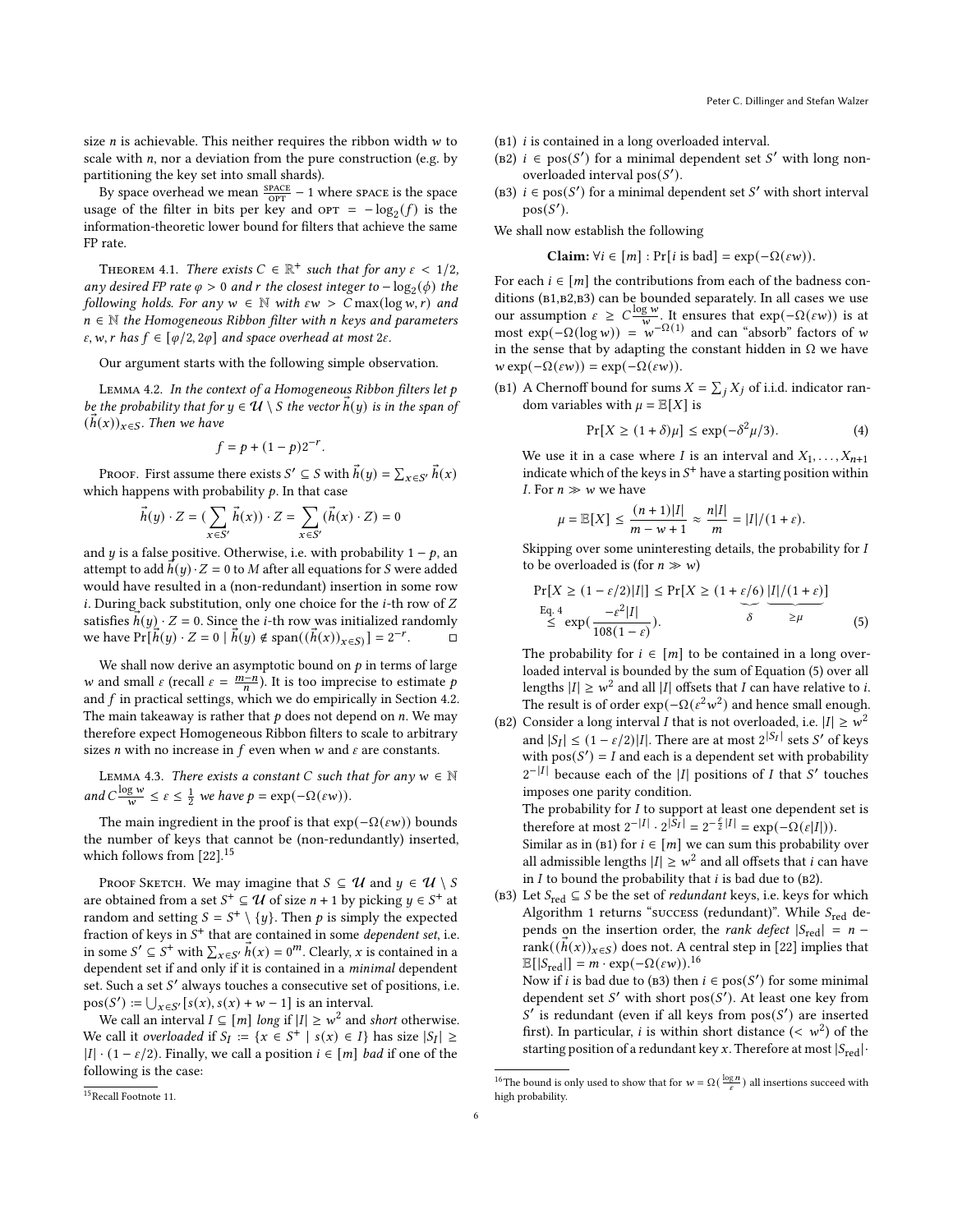<span id="page-6-3"></span>

Figure 5: Combinations of space overhead and false positive rate achievable with various ribbon widths  $w$  and large  $n$ . (Experimental data for Ribbon configurations use  $n = 10^6$ but generalize.)

 $2w^2$  positions are bad due to (B3), which is an exp( $-\Omega(\varepsilon w)$ )fraction of all positions as desired.

With a concentration argument the following variant of the claim can be proved. We omit the details.

**Claim':**  $\forall x \in S^+ : \Pr[s(x) \text{ is bad}] = \exp(-\Omega(\varepsilon w)).$ 

Now assume that a key  $x \in S^+$  is contained in a minimal dependent set S'. It follows that all of  $pos(S')$  is bad. Indeed, either  $pos(S')$  is a short interval ( $\rightarrow$  B3) or it is long. If it is long, then it is overloaded (→ в1) or not overloaded (→ в2). In any case  $s(x) \in \text{pos}(S')$  is bad.

Therefore, the probability  $p$  for  $y \in S^+$  to be contained in a dependent set is at most the probability for  $s(y)$  to be bad. This is upper-bounded by  $\exp(-\Omega(\epsilon w))$  using Claim. upper-bounded by  $exp(-\Omega(\varepsilon w))$  using Claim'.

We are now ready to prove Theorem [4.1.](#page-5-0)

PROOF OF THEOREM [4.1.](#page-5-0) We shall find that our filter has  $f \leq$  $2^{-r}(1+\varepsilon^2)$  and hence  $f \in [\varphi/2, 2\varphi]$  with high probability.

The space consumption of  $Z \in \{0, 1\}^{m \times r}$  is space  $= \frac{mr}{n} = r(1+\varepsilon)$ bits per key. To relate this to OPT, we need bounds on  $p$ .

By assumption  $\epsilon w > C \log w$ , so a large enough choice for C permits the use of Lemma [4.3,](#page-5-5) which guarantees  $p = \exp(-\Omega(\varepsilon w))$ . Again using  $\epsilon w > C \max(\log w, r)$  for large enough C gives

<span id="page-6-1"></span>
$$
p \le \exp(-2\log(w) - r) \le \frac{1}{w^2} e^{-r} \le \varepsilon^2 2^{-r}.
$$
 (6)

Together with Lemma [4.2](#page-5-6) we get

$$
OPT = -\log_2(f) \stackrel{\text{Lem 4.2}}{=} -\log_2(p + (1 - p)2^{-r})
$$
  
 
$$
\geq -\log_2(p + 2^{-r}) \stackrel{\text{Eq. 6}}{>} - \log_2(2^{-r}(1 + \varepsilon^2))
$$
  
 
$$
= r - \log_2(1 + \varepsilon^2) \geq r - \varepsilon^2.
$$

Putting everything together yields

$$
\frac{\text{space}}{\text{OPT}} = \frac{r(1+\varepsilon)}{r-\varepsilon^2} \le \frac{(1+\varepsilon)}{(1-\varepsilon^2)} \le 1+2\varepsilon.
$$

The last step makes use of  $\varepsilon < \frac{1}{2}$ . □

#### <span id="page-6-0"></span>4.2 Space efficiency in practice

To minimize the space overhead  $r(1 + \varepsilon)/\log f^{-1} - 1$  for chosen values of  $r$  and  $w$  in a Homogeneous Ribbon filter,  $\varepsilon$  must be neither too large or too small. (Small  $\varepsilon$  causes  $f$  to explode due to denselypacked constraints.) To choose  $\varepsilon$ , we turn to simulations on random data, building large structures and testing the FP rate. Using  $m =$ 3 · 10<sup>7</sup> (among others),  $w \in \{16, 32, 64, 128\}$ , and  $r \in [1, 16]$ , we see a pretty clear pattern in where the space overhead is minimized for any large  $n$ :

<span id="page-6-2"></span>
$$
\varepsilon \approx \frac{4 + r/4}{w}.\tag{7}
$$

Note how the recommendation  $\varepsilon > C \max(\log w, r) / w$  one might derive from Theorem [4.1](#page-5-0) (vaguely) agrees. We use [\(7\)](#page-6-2) in all experiments. In Figure [5](#page-6-3) we show combinations of space overhead and FP rate to expect from Homogeneous Ribbon filters for  $w \in$  $\{16, 32, 64, 128\}$  and large  $n.^{17}$  $n.^{17}$  $n.^{17}$  Balanced Ribbon filters, also in Figure [5,](#page-6-3) are discussed in Section [6.](#page-9-0)

For example, consider using  $r = 7$  for roughly 1% FP rate and  $w = 64$  for reasonable space-vs.-time trade-off. Using  $\varepsilon \approx 0.09$  from Equation [\(7\)](#page-6-2) we observe  $f \approx 0.81\% > 0.78\% \approx 2^{-7}$ , so actual space overhead is closer to 10% than the 9% allocated with  $\varepsilon$ .

## 5 MAKING RIBBON PRACTICAL

#### <span id="page-6-6"></span>5.1 Configurability and elasticity

A useful and perhaps previously unreplicated feature of Bloom filters is the ability to efficiently utilize any amount of space for minimizing the FP rate in representing any number of keys. We call this configurability and suggest it is practically important for space efficiency. Consider an application with little control over the number of keys going into a filter. Even if we use a perfectly space efficient filter for a specific FP rate, we could be wasting significant space due to internal fragmentation from an allocator. A memory allocator like jemalloc [\[33\]](#page-12-28) averages about 10% internal fragmentation on arbitrarily sized allocations, space that should ideally be used by the filter to reduce its FP rate  $^{18}$  $^{18}$  $^{18}$ .

More specifically, Bloom alternatives such as Cuckoo, Quotient, and Xor conventionally use cells of some whole number of bits, as Ribbon does with  $r$ . Whole number  $r$  limits space-efficient choices of FP rates and bits per key. For example, using only 5-bit cells when 5.5 bits per cell is available adds roughly 10% space overhead to our filter. Other than Ribbon, which is tied to the two-element field, these same Bloom alternatives can use fractional-bit cell sizes. Some configurations can even be made efficient, such as  $64/i$  bits per cell for whole *i* (an existing Xor10.666 implementation is tested in Section [7\)](#page-10-0), but fine granularity would surely be more CPU intensive.

An alternative way of generalizing to effectively fractional  $r$  is to split available space between two structures: one using  $\lceil r \rceil$  solution columns (or bits per cell) and the other using  $|\mathbf{r}|$  for a weighted average of  $r$ , chosen to fit available space. This only slightly increases the overall space overhead. For example, using  $r = 5.5$ yields (non-homogeneous) FP rate of 3/128. The lower bound for this rate is  $\lambda = 5.415$  bits per key, so the approach adds 1.57% to

<span id="page-6-5"></span><sup>18</sup>See RocksDB's optimize\_filters\_for\_memory option [\[27\]](#page-12-29).

<span id="page-6-4"></span> $^{17}\rm{Standard}$  Ribbon filters are not shown because the achievable overhead depends on *n*. We do recommend Standard Ribbon (with smash) for small  $n < 10^4$  where Homogeneous Ribbon filters have high variance in FP rate.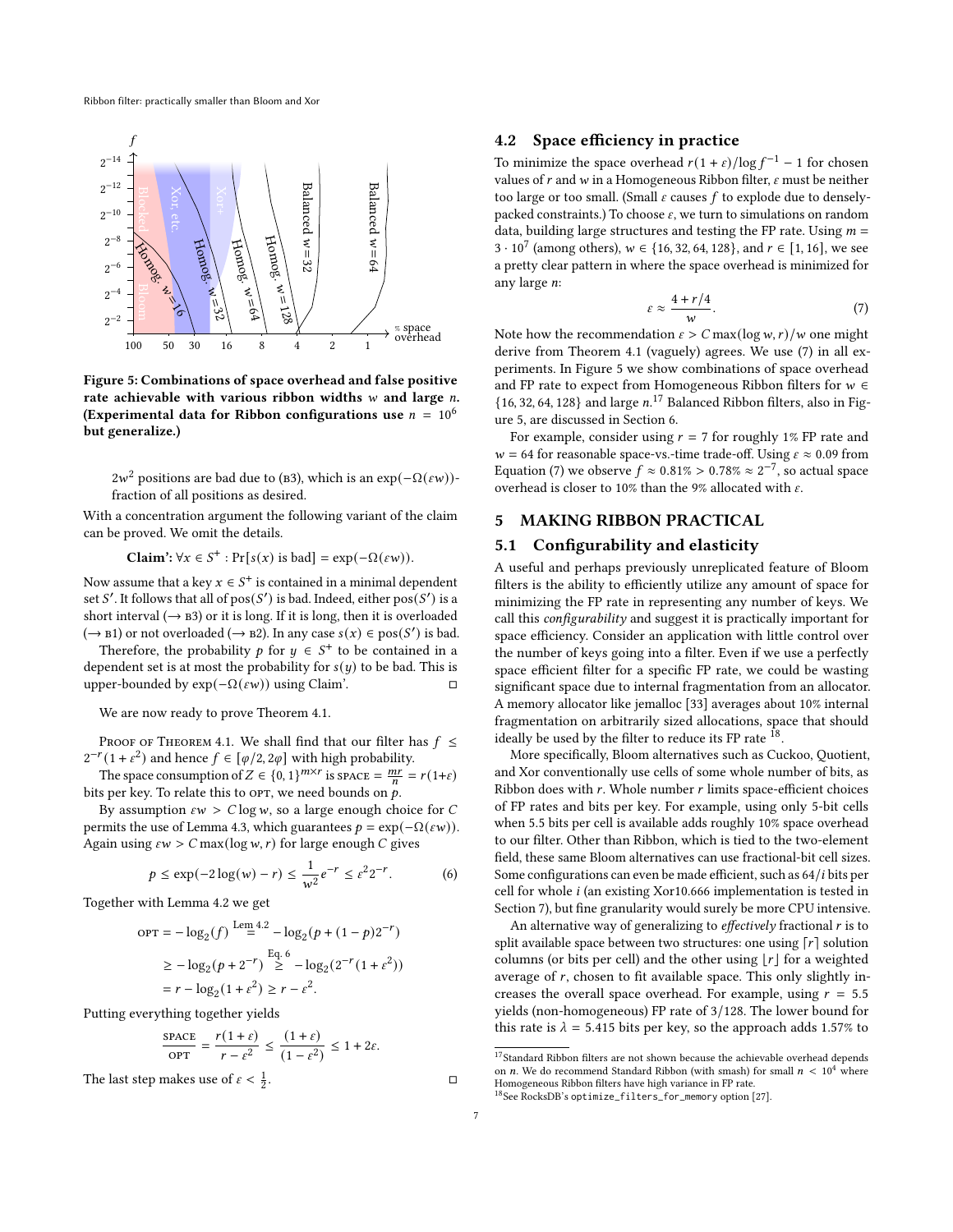overall space overhead. This addition is a larger 6.00% for  $r = 1.5$ , or smaller 0.82% for  $r = 10.5$  bits per key. Practical concerns with splitting into two structures includes (a) essentially doubling many of the space usage penalties associated with small structures (when applicable), and (b) independently seeding hashes or accepting joint construction success probability (when applicable).

For Ribbon we recommend a variant of that approach within a single structure: using only  $\lfloor r \rfloor$  solution bits per row for some prefix of rows, and  $\lceil r \rceil$  bits per row for the rest of rows. The banding process (Algorithm [1\)](#page-3-1) is unchanged, but small changes are needed to back-substitution and query (more details in Section [5.2\)](#page-7-0). Because of Ribbon's locality of probes in queries, unlike standard Xor filters, a diminishingly small  $w/m$  portion of queries cross the boundary between  $|r|$  and  $[r]$  columns (utilizing only  $|r|$  in such cases), so space efficiency is very close to the idealized split approach, and probably better in practice: around 1% additional space overhead for common configurations (see e.g.  $r = 7.7$  in Section [7\)](#page-10-0).

Although the split approach enables near-continuous configurability for many kinds of filters, the single-structure approach for Ribbon filters has an advantage we call *elasticity*, for applications like ElasticBF [\[46\]](#page-12-30). Like an Xor filter, one can drop entire columns from a Ribbon filter, for a corresponding higher FP rate. With Ribbon filters, we also have the ability to drop part of the last column, so a finished filter can be trimmed down with bit granularity. Generalizing further, a finished Ribbon filter can be split to several smaller structures with independent FP rates<sup>[19](#page-7-1)</sup>, with product as small as the FP rate of the starting structure. Similarly, a finished Ribbon filter could be physically (re-)partitioned at arbitrary boundaries by duplicating as little as  $(w - 1)r$  bits at each partition boundary such that each query accesses only one partition.

#### <span id="page-7-0"></span>5.2 Solution structure layout

Here we examine memory layouts for the solution matrix  $Z \in$  ${0, 1}^{m \times r}$ , which is critical for fast Ribbon filter queries. Prior work [\[22\]](#page-12-21) only evaluated the  $r = 1$  case, where  $Z$  is a Boolean (bit) vector.

Xor filters conventionally use row-major layout of the solution structure, wherein the whole row  $i$  of  $Z$  immediately precedes the whole row  $i + 1$  in memory. A  $w = 64$  Ribbon filter combines roughly an order of magnitude more rows, conditionally, than a standard Xor filter combines unconditionally (three rows). In fact, with number of solution columns commonly  $5 \le r \le 15$ , standard Xor filters typically access more columns than rows, while Ribbon filters typically access more rows than columns. Although rowmajor layout could likely be made efficient for Ribbon in some special cases using SIMD, we do not find it generally workable for a fast and highly-configurable filter.

The opposite is column-major layout, in which the entire column  $i$  of  $Z$  precedes column  $i+1$  in memory. Column-major is essentially ideal for querying a single result bit for a key, as we only have to access a "contiguous" (usually unaligned)  $w$  bits, bitwise-AND with  $c(x)$ , and get the bit parity. The problem with column-major is that accessing more result bits is not an adjacent memory access. Although the several memory addresses are easily computed and

<span id="page-7-1"></span>

<span id="page-7-2"></span>

Figure 6: A solution matrix (left) and  $w$ -bit interleaved column-major layout (ICML, right) of that matrix, mixing  $|\mathbf{r}|$  and  $|\mathbf{r}|$  columns as in Section [5.1.](#page-6-6) The  $\mathbb{Z}$  shaded region shows the bits used in a query crossing the boundary between  $|r|$  and  $[r]$ .

can be fetched in parallel, some testing shows this to be be relatively expensive for  $r > 2$  for a filter that is not hot in memory cache.

Our preferred solution layout for Ribbon filters is interleaved column-major layout (ICML), because it has locality very close to row-major and decoding efficiency very close to column-major. The memory space is divided into conveniently sized ICML words, and grouped into blocks of  $r$  words. Each block is the columnmajor layout of some contiguous rows of  $Z$ . See Figure [6,](#page-7-2) which generalizes this layout to a mixed number of columns for fractional .

For ICML word size equal to  $w$ , at most and almost always two words are combined for reconstructing each result bit. This means that the amount of adjacent memory accessed for a full query is  $2rw$  bits, while the ideal minimum is  $rw$  bits. For example, with  $r = 6$  and  $w = 64$ , ICML accesses 768 bits per query, with 384-bit alignment, which translates to an average of accessing 2.25 Intel cache lines (512 bits) and essentially 1 page (4KB) per query; with only 6-bit "alignment," row-major would access 1.5 cache lines per query. A standard Xor filter accesses essentially 3 cache lines and nearly as many pages per query.

Ribbon back-substitution is an especially fast, streaming operation for layouts based on column major. We can buffer  $w$  rows of  $Z$ in  $r$  temporary values of width  $w$ , likely fitting in CPU registers, and use those buffers for (a) computing the logical previous bit for each column, and (b) flushing to our solution structure for each  $w$ rows  $(rw \text{ bits}).$ 

As is well known for Bloom filters, queries can potentially be optimized with short-circuiting: returning from a "negative" query as soon as a probed bit is zero, ensuring the query must return false. A similar approach works for Ribbon filters using layouts based on column-major, returning as soon as a result bit does not match expectation. Although cache-local Bloom filters are so optimized that this approach rarely pays off any longer [\[44\]](#page-12-4), our Ribbon implementation uses short-circuiting except for compile-time fixed  $r \leq 4$ . The distinction is visible in observed query time ranges in Section [7.](#page-10-0)

We also like the clean configurability of layouts based on columnmajor. Parameter  $r$  should be freely chosen to balance FP rate vs.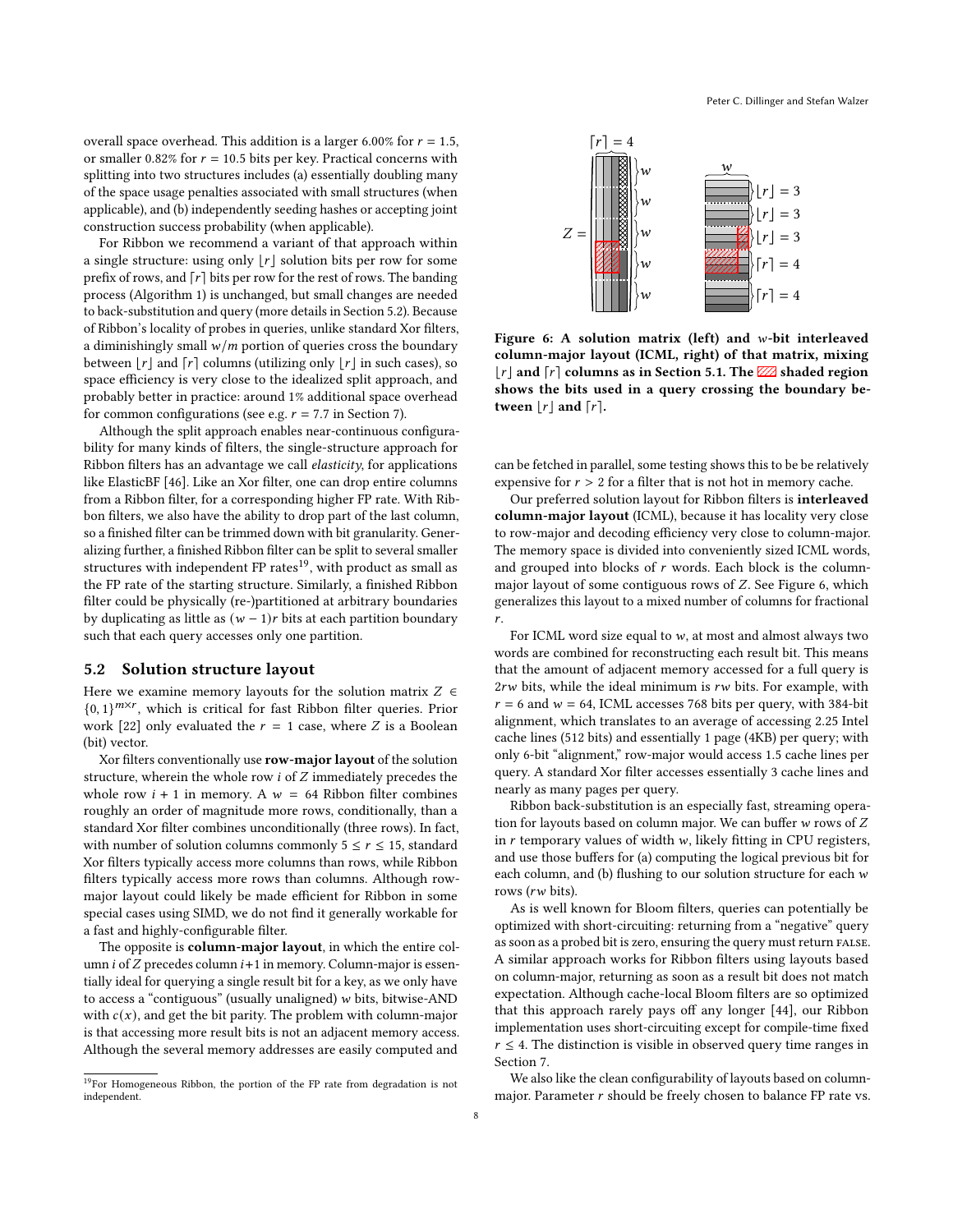space usage, and that choice is much more free when it does not affect instruction-level data alignment, only alignment in CPU caches and pages, which we consider a relatively minor concern. Ribbonwidth ICML is good for using  $|r|$  columns before  $[r]$  columns (Section [5.1\)](#page-6-6), because upon determining the starting memory location and (smallest) applicable number of columns, which can be done without conditional branches, the remaining query code does not have to be aware of mixed numbers of columns; see Figure [6.](#page-7-2) ( $\lceil r \rceil$  before  $\lfloor r \rfloor$  is better for pure column major.)

A minor disadvantage of ICML is that the number  $m$  of solution rows must be a multiple of the number of bits in an ICML word, which can present a conflict between configurability (accommodating any number of keys) and space efficiency for small  $n$ .

## 5.3 Practical hashing for Ribbon

Hash expansion. A filter structure "consuming" some quantity of hash information can operate from a smaller hash  $H(x)$  of the original key  $x$  [\[28,](#page-12-31) [29\]](#page-12-32). The practical requirements for Ribbon filters are these:

- $\mathcal{H}(x)$  values must be large enough to have an insignificant baseline FP rate due to full hash collisions, i.e.  $\mathcal{H}(x_1) =$  $H(x_2)$  for  $x_1 \neq x_2$ . A 64-bit hash for H should suffice for almost all non-cryptographic applications, as having  $2^{32}$ keys in a single filter incurs a baseline FP rate of just  $2^{-32}$ .
- $\mathcal{H}(x)$  is effectively extended / expanded / remixed to what is consumed<sup>[20](#page-8-1)</sup>. For Ribbon, it is most important to minimize correlations between the starting location and other hash consumers. A starting location computed with fastrange [\[45\]](#page-12-33) on  $\mathcal{H}(x)$  relies primarily on upper bits, so multiplying  $\mathcal{H}(x)$ by a large odd constant (as with Knuth multiplicative hash [\[42\]](#page-12-34)) seems to suffice for removing correlation. Details are in the reference implementation of Ribbon [\[25\]](#page-12-35).

Re-seeding. Some Ribbon designs need the ability to retry construction with sufficiently independent hashing to have an independent probability of construction success. Observe that for Ribbon filters a full hash collision does not interfere with construction success (it only produces a redundant equation). We find in significant testing that modifying an unseeded stock hash value with simple XOR with a pseudorandom seed then multiplication by a large odd constant suffices for independent probability of construction success. See [\[25\]](#page-12-35) for details. Assuming uniform hashes, an effective alternative to re-seeding on failed construction is simply to increase *m* by a factor of  $\frac{w+1}{w}$ .

#### <span id="page-8-0"></span>5.4 Standard Ribbon scalability

We refer to the non-homogeneous Ribbon construction, including smash when appropriate, as Standard Ribbon. Construction fails with some probability depending on  $m$ ,  $n$  and  $w$ , though we have no formula. Table [1](#page-9-1) provides some empirical data points for how much configured space overhead,  $\varepsilon = (m - n)/n$ , is required for several failure probabilities that represent different construction time vs. solution space trade-offs. Observe that unlike standard Xor filters, Ribbon does not exhibit sharp threshold behavior in construction

success; almost sure construction success with Standard Ribbon requires significantly more space overhead than 5% failure chance, a good space-time trade-off in our judgment.

Although Standard Ribbon does not scale infinitely for fixed ribbon width and space overhead, it is more space-efficient than standard Xor (23% overhead) for most practical  $n$ , which can be seen in Table [1](#page-9-1) and Section [7.](#page-10-0) Unlike many other Gaussian structures, construction speed is not a significant concern for scaling Ribbon to large  $n$ .

Scaling with sharding. There are many standard or obvious ways to construct a large, space-efficient filter from many smaller spaceefficient filters [\[37,](#page-12-19) [54\]](#page-13-1). Two ways of leveraging Ribbon features are notable, but not evaluated in detail:

- If uniformly hash-partitioning keys into fixed-size data structure shards, the *fractional r* feature of Ribbon (Section [5.1\)](#page-6-6) can be used to accommodate variance in the number of keys mapped to each shard.
- If determining hash ranges to assign to each shard, on-the-fly banding allows adding entries or buckets (in sharding hash order, independent of start location order) until one fails and starts the next shard. The "⟨add till failure⟩" rows in Table [1](#page-9-1) correspond to this strategy of adding entries until one fails, so yields good average space efficiency without construction retries, such as < 1% overhead with  $m = 2^{10}$  per shard, not including sharding metadata.

Shard sizes. Section [3.1](#page-4-3) describes an inherent unlikelihood of filling all slots in a Ribbon system, even if  $m = w$ , and how the likelihood is similar with  $m = \Theta(w^2)$ . Because the expected number of empty slots at first failure to add remains constant even for small  $m$ , the median proportion of unoccupied slots at failure decreases with  $m$  before increasing with  $m$ , for a fixed ribbon width  $w$ . For common ribbon widths, the minimum appears to be around  $w^2/4$ , which we suggest is the natural shard size, subject to practical adjustment for the application.

Soft sharding. With Ribbon we can apply sharding at a higher abstraction layer than memory space, for potentially better space efficiency. In a typical hard sharding, construction optimizes for each shard either (a) a set of keys, (b) a memory size, (c) a hash seed, or (d) some other configuration parameters, based on the others, and records the optimized configuration in some metadata. The change with soft sharding is that each shard is assigned a contiguous range of Ribbon start locations (from a single Ribbon system) rather than a contiguous memory space (containing an independent Ribbon system). This should be a pure win for space efficiency, because the overlap of  $w - 1$  probing rows between adjacent soft shards allows them to, in effect, borrow some space from each other without expending metadata. (A Standard or Homogeneous Ribbon filter is a naive soft sharding with no metadata guiding the shard assignments.) With some ordering constraints and temporary tracking data, the Ribbon algorithm allows us to backtrack, such as for changing the hash seed within a shard or key assignments to shards. We do not analyze the "soft sharding" design space in detail, but use the idea for Balanced Ribbon.

<span id="page-8-1"></span> $^{20}{\rm In}$  at least two cases [\[1,](#page-12-36) [23\]](#page-12-37), implementations citing an asymptotic result for efficient hashing in Bloom filters [\[40\]](#page-12-38) had practical flaws that previous work [\[28\]](#page-12-31) warned about.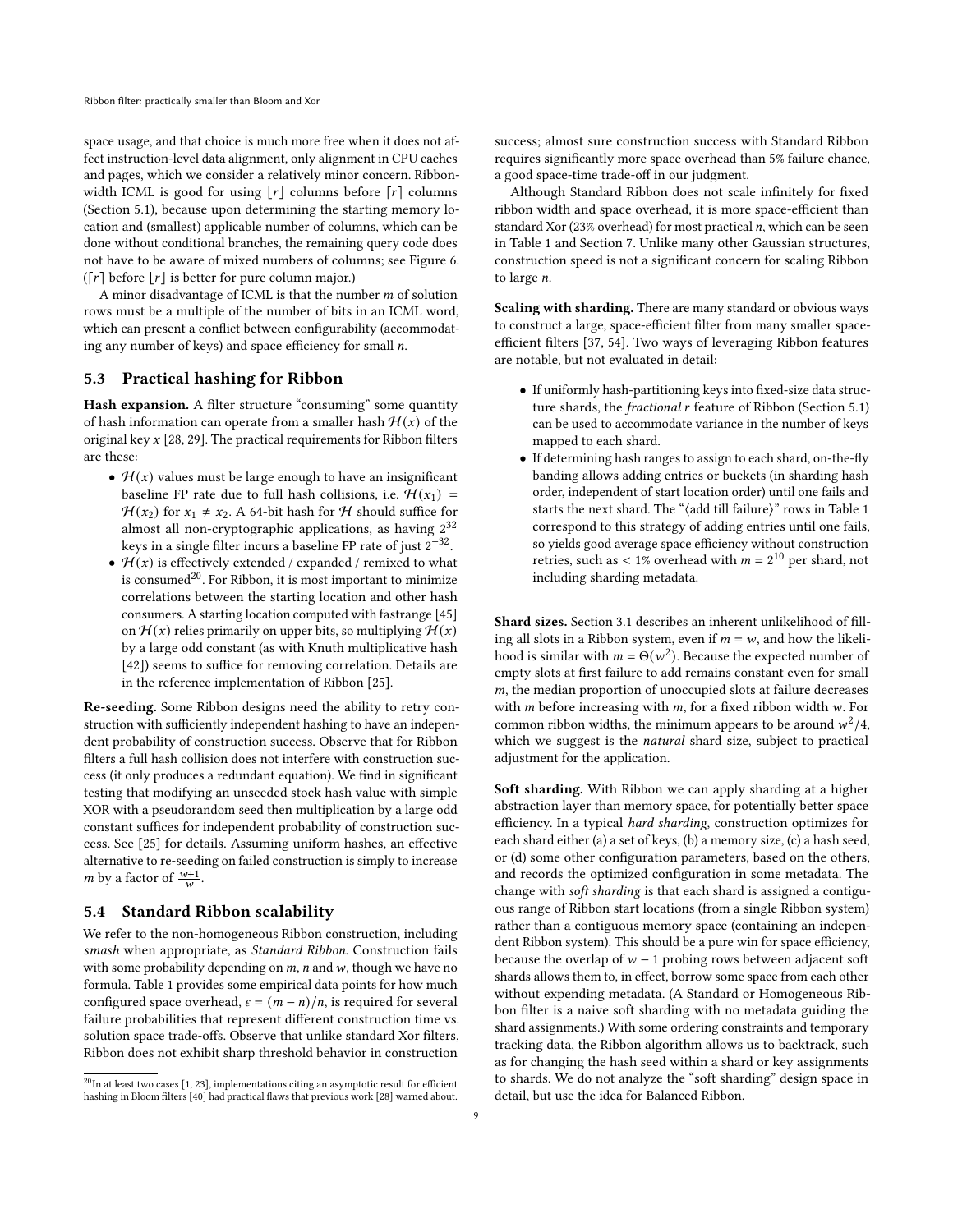<span id="page-9-1"></span>

| Ribbon<br>width | Failure<br>probability | $w/2$ smash<br>$m = 2^{10}$ | $w/4$ smash<br>$m = 2^{10}$ | 0 smash<br>$m = 2^{10}$ | $m = 2^{14}$ | $m = 2^{17}$ | $m = 2^{24}$ | Each additional<br>doubling of $m$ |
|-----------------|------------------------|-----------------------------|-----------------------------|-------------------------|--------------|--------------|--------------|------------------------------------|
| $w = 128$       | 0.5                    | 0.2%                        | 0.1%                        | 1.0%                    | 1.1%         | 2.2%         | 4.7%         | $+0.38%$                           |
| $w = 128$       | (add till failure)     | 0.2%                        | 0.2%                        | 1.1%                    | 1.2%         | 2.3%         | 4.8%         | $+0.38%$                           |
| $w = 128$       | 0.05                   | 0.5%                        | 0.5%                        | 2.2%                    | 2.6%         | 3.7%         | 5.9%         | $+0.38%$                           |
| $w = 128$       | 0.001                  | 1.1%                        | 1.2%                        | 4.1%                    | 4.6%         | 5.8%         | $> 7\%$      | $+0.38%$                           |
| $w = 64$        | 0.5                    | 0.3%                        | 0.4%                        | 2.0%                    | 3.8%         | 6.3%         | 11.7%        | $+0.83%$                           |
| $w = 64$        | (add till failure)     | 0.8%                        | 0.8%                        | 2.2%                    | 4.1%         | 6.5%         | 12.1%        | $+0.83%$                           |
| $w = 64$        | 0.05                   | 3.7%                        | 2.9%                        | 4.8%                    | 7.0%         | 9.4%         | 15.0%        | $+0.83%$                           |
| $w = 64$        | 0.001                  | 11.4%                       | 7.1%                        | 9.2%                    | 11.5%        | 13.8%        | >19%         | $+0.83%$                           |
| $w = 32$        | (add till failure)     | 5.9%                        | 5.2%                        | 6.3%                    | 13.2%        | 19.2%        | 35.2%        | $+2%$                              |
| $w = 16$        | (add till failure)     | 28.9%                       | 27.0%                       | 27.5%                   | 67.3%        | >100%        | $\gg 100\%$  | $+??%$                             |

Table 1: Standard Ribbon space overhead  $\varepsilon$  from empirical data

# <span id="page-9-0"></span>6 BALANCED RIBBON

Balanced Ribbon is an experimental design for scaling and spaceoptimizing Standard Ribbon; for implementation details see [\[26\]](#page-12-39). We intend Balanced Ribbon as an example in the design space opened up by the new on-the-fly and incremental Gaussian elimination algorithm, and encourage follow-up work to explore, optimize, and analyze this design space.

Balanced Ribbon extends Standard Ribbon with soft sharding and a new balanced allocation scheme tailored to this domain (related: [\[4,](#page-12-40) [6,](#page-12-41) [7,](#page-12-42) [17,](#page-12-43) [49,](#page-13-9) [58\]](#page-13-10)). Like many other hashing schemes, we start with the idea that each entry has two possible locations in the Ribbon, given by two hashes: an earlier primary location and a later secondary location in a distinct shard. The shard with the primary location is constructed before the shard with the secondary location and accommodates the key if possible. If not, we say the key is "bumped" and must be accommodated in its secondary shard, so shards add "bumped" entries first for best chance of success. Metadata is constructed to indicate which keys are bumped<sup>[21](#page-9-2)</sup>. The construction is greedy in that a shard tries to accommodate as many keys as possible, without considering where keys will be bumped to, and constructed shards are never revisited. Difficulty arises if using two uniform hashes, the smaller primary and the larger secondary: later shards are dominated by entries in their secondary location.

Organizing shards for bumping. To make this work we organize the soft shards into levels  $1..l$ , with level  $i$  containing exactly  $\lceil 2^{\ell-i-1} \rceil$  shards, so we assume a power of two number of shards overall,  $s = 2^{\ell-1}$ . Unlike some multi-level hashing schemes [\[12,](#page-12-44) [41,](#page-12-45) [43\]](#page-12-46), an entry's primary location can be on any level  $i$ , with its secondary location uniformly on level  $min(i + 1, \ell)$ . Because no secondary locations are in level 1, we overload it with primary locations; level 1 shards have relative weight  $1 + \alpha$  for primary locations and other level shards have weight  $1 - \alpha$ . See Figure [7.](#page-9-3) With average  $n/s$  keys per shard, we choose  $\alpha \approx 3.5/\sqrt{n/s}$  to ensure a sufficient supply of entries even for shards with three Poisson standard deviations below the mean number of entries. (We use  $\alpha = 1/8$  for  $n/s \approx 1000$ .) Assuming we allocate our space overhead

<span id="page-9-2"></span>

<span id="page-9-3"></span>

Figure 7: Bumping behavior between levels of Balanced Ribbon. The expected relative quantity of entries with primary locations in each level is indicated by  $\Box\Box$  where  $\mathbb{Z}\mathbb{Z}$ are bumped and added in their secondary location ...... Not shown: allocation overheads  $(\varepsilon)$ , Poisson variances, bucket boundaries, and dispersion within each shard.

perfectly, the average number of entries bumped from each level 1 shard will be  $\alpha n/s$ . Because level 2 shards are half as many, they receive  $2\alpha n/s$  entries on average for adding in secondary location. With those bumped entries, level 2 shards are now overloaded to relative weight 1 +  $\alpha$  compared to 1 −  $\alpha$  for later shards. With this, we have a recursive structure to ensure a continuous supply of entries eligible for bumping down to the last shard. (Like spatial coupling [\[57\]](#page-13-6) and "always go left" [\[56\]](#page-13-11), we are making productive use of less randomness.)

The last shard (level  $\ell$ ) is different but does not need to be complicated. If we configure our allocated space overhead assuming Standard Ribbon overheads for the last shard, along with tighter overheads for the other shards, it seems to work (single shard Balanced Ribbon ≡ Standard Ribbon). For large number of shards, we observe the Balanced Ribbon final shards either completely overwhelmed with bumped entries (construction failure) or receiving almost no bumped entries. We believe this is because the overall variance in utilization of slots in all prior shards is concentrated into the last shards, and that variance is large relative to a single shard. Because the variance is small overall with a large number of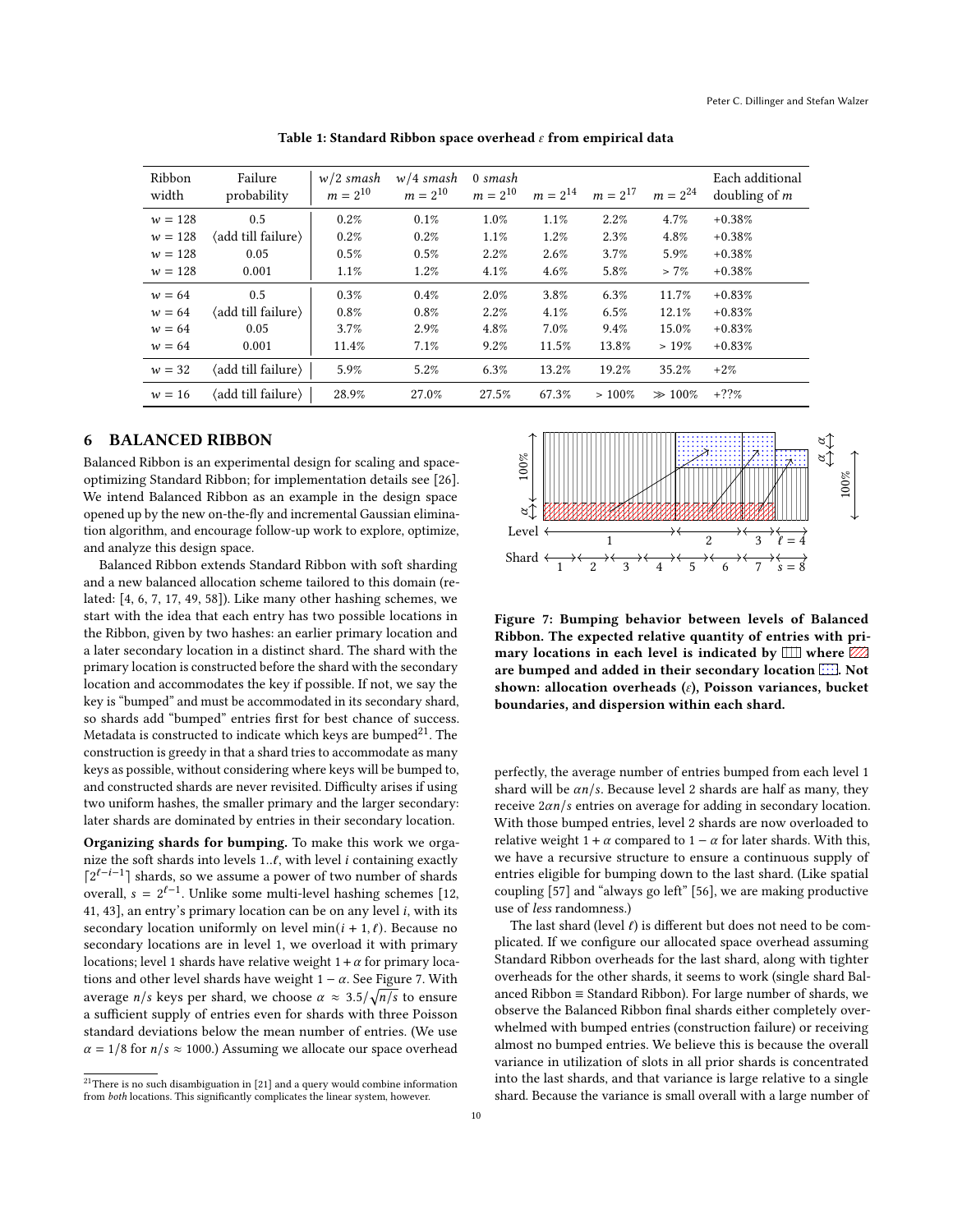shards, construction success is more predictable at scale (apparent threshold behavior).

Buckets for bumping. We use another (semi-)independent hash to order or group keys within a shard strictly for bumping. Selecting a threshold on that hash works well for both Ribbon and metadata space efficiency. First, we have chosen our shard size such that controlling the number of entries going into a shard is much more important than the particular set of entries. Second, a  $\Theta(\log(n/s))$ bit threshold value is small metadata per shard. However, we do not want to incur the CPU time for sorting entries into so many buckets per shard.

Instead of a threshold we use  $\Theta(\log(n/s))$  buckets of geometrically distributed sizes that can be selected independently, using the incremental feature of Ribbon to backtrack on failed buckets. Using some bit tricks to approximate a geometric distribution with  $p = 2^{-0.5}$  seems better than  $p = 2^{-1}$ , perhaps due to variance in actual bucket sizes. We prefer 8 buckets per shard for 8 bits of metadata per shard, 0.008 bits per key for common shard size. A subtle part of maximizing space efficiency with independent buckets and soft sharding is to attempt adding a larger (in expectation) bucket in shard  $i + 1$  before attempting to add a smaller (in expectation) bucket in shard *i*, if the two shards are in the same level. Successfully adding the smaller could overflow enough to make it impossible to add the larger; on average, the better greedy choice is trying to add the larger bucket first. For CPU efficiency, we skip attempts to add a bucket that is very likely to fail given the number of successful additions to the shard.

Overall. Balanced Ribbon construction resembles an external sort between CPU cache and main memory. Queries depend on just one bit of sharding metadata, out of a typical 8 bits per shard. Space usage for  $w = 64$  Balanced Ribbon is  $1.005\lambda + 0.008$  bits per key, relative to the information-theoretic lower bound  $\lambda$ , as shown in Figure [5.](#page-6-3) We have tested Balanced Ribbon with these space efficiencies up to 4 billion keys; arbitrary scaling might require natural increases in  $w$  ( $w \sim \log n$  and thus  $n/s \sim \log^2 n$ ) or might benefit from design changes.

## <span id="page-10-0"></span>7 EXPERIMENTS

Setup. For validation we extend the experimental setup used for Cuckoo and Xor filters [\[35,](#page-12-2) [38,](#page-12-22) [39\]](#page-12-3), with our code available in our fork on GitHub [\[26\]](#page-12-39). Timings are performed on a single-socket Intel® Xeon® D-2191 (Skylake DE) with 64GB RAM. Tests are compiled with GCC 8.4.1, using g++ -O3 -DNDEBUG -march=skylakeavx512. The Ribbon code is portable C++ using no processor intrinsics but using compiler built-ins for prefetch, count leading/trailing zero bits, and bit parity.

Results. First, Figure [1](#page-1-0) shows which approach is fastest for various space overheads and various FP rates, and query and construction times for the corresponding overall fastest approach. It uses a mix of  $n \in \{10^6, 10^7, 10^8\}$ ; more details in Section [1.](#page-0-5) To maximize the coverage of "BlockedBloom" in the figure, we include an AVX2 SIMD-optimized implementation from RocksDB [\[24\]](#page-12-13) that sacrifices SIMD-optimized construction for enhanced configurability (any number of probes) and minimized FP rate compared to [\[44\]](#page-12-4); all

<span id="page-10-1"></span>

| Table 2: Experimental performance comparisons |  |
|-----------------------------------------------|--|
|                                               |  |

|                                                                           | Space |     | ns/key, $n = 10^6$ |      | ns/key, $n = 10^8$ |  |  |
|---------------------------------------------------------------------------|-------|-----|--------------------|------|--------------------|--|--|
| Configuration                                                             | ovr % | con | query              | con  | query              |  |  |
| $\downarrow$ FP rate around 1%, <b>Ribbons</b> using $r = 7$ $\downarrow$ |       |     |                    |      |                    |  |  |
| BlockedBloom[44]                                                          | 52.0  | 11  | $14 \pm 0$         | 32   | $37 \pm 0$         |  |  |
| BlockedBloom[24]                                                          | 49.8  | 21  | $10 \pm 0$         | 72   | $36 \pm 0$         |  |  |
| Cuckoo12†                                                                 | 46.2  | 69  | $21 \pm 0$         | 147  | $58 \pm 0$         |  |  |
| Cuckoo12                                                                  | 40.3  | 91  | $20 \pm 0$         | 205  | $58 \pm 0$         |  |  |
| Morton12                                                                  | 40.5  | 87  | $55 \pm 3$         | 106  | $125 \pm 13$       |  |  |
| Xor. $r = 7\pm$                                                           | 23.0  | 195 | $21 \pm 0$         | 264  | $66 \pm 1$         |  |  |
| Xor, $r = 8$                                                              | 23.0  | 148 | $15 \pm 0$         | 211  | $50 \pm 0$         |  |  |
| $Xor+, r = 8$                                                             | 14.5  | 171 | $35 \pm 1$         | 299  | $104 \pm 10$       |  |  |
| Homog., $w =$<br>16                                                       | 52.0  | 56  | $40 \pm 6$         | 101  | $88 \pm 6$         |  |  |
| Homog., $w =$<br>32                                                       | 20.6  | 58  | $38 \pm 6$         | 116  | $85 \pm 5$         |  |  |
| Standard, $w =$<br>64                                                     | 14;20 | 71  | $42 \pm 5$         | 130  | $94 \pm 7$         |  |  |
| Homog., $w =$<br>64                                                       | 10.1  | 83  | $39 \pm 7$         | 160  | $90 \pm 6$         |  |  |
| <b>Standard</b> , $w = 128$                                               | 6:8   | 166 | $58 \pm 2$         | 235  | $140 \pm 26$       |  |  |
| Homog., $w = 128$                                                         | 5.1   | 164 | $53 \pm 3$         | 270  | $145 \pm 25$       |  |  |
| <b>Balanced</b> , $w = 32†$                                               | 15.3  | 84  | $47 \pm 6$         | 278  | $104 \pm 5$        |  |  |
| <b>Balanced</b> , $w =$<br>32                                             | 2.5   | 162 | $48 \pm 5$         | 372  | $107 \pm 5$        |  |  |
| <b>Balanced</b> , $w =$<br>64                                             | 0.7   | 292 | $49 \pm 5$         | 516  | $111 \pm 5$        |  |  |
| <b>Balanced.</b> $w = 128$                                                | 0.3   | 985 | $66 \pm 1$         | 1335 | $162 \pm 29$       |  |  |
| <b>Homog.</b> 32, $r = 7$                                                 | 20.6  | 58  | $38 \pm 6$         | 116  | $85 \pm 5$         |  |  |
| <b>Homog.</b> 32, $r = 7.7$                                               | 22.7  | 61  | $43 \pm 4$         | 120  | $96 \pm 7$         |  |  |
| Homog.32, $r = 8$                                                         | 22.1  | 61  | $39 \pm 5$         | 116  | $86 \pm 9$         |  |  |
| FP rate around 10%, <b>Ribbons</b> using $r = 3$                          |       |     |                    |      | $\downarrow$       |  |  |
| Xor, $r = 3\ddagger$                                                      | 23.1  | 194 | $16 \pm 0$         | 264  | $55 \pm 0$         |  |  |
| Homog., $w =$<br>16                                                       | 34.6  | 46  | $23 \pm 0$         | 91   | $66 \pm 1$         |  |  |
| Homog., $w =$<br>32                                                       | 16.1  | 52  | $21 \pm 0$         | 108  | $55 \pm 1$         |  |  |
| Standard, $w =$<br>64                                                     | 14;20 | 66  | $22 \pm 0$         | 124  | $62 \pm 0$         |  |  |
| 64<br>Homog., $w =$                                                       | 8.0   | 71  | $21 \pm 0$         | 152  | $72 \pm 4$         |  |  |
| <b>Standard</b> , $w = 128$                                               | 6;8   | 145 | $35 \pm 0$         | 213  | $79 \pm 1$         |  |  |
| Homog., $w = 128$                                                         | 4.2   | 156 | $33 \pm 0$         | 266  | $79 \pm 1$         |  |  |
| <b>Balanced</b> , $w =$<br>32                                             | 2.8   | 155 | $29 \pm 0$         | 377  | $68 \pm 1$         |  |  |
| Balanced, $w =$<br>64                                                     | 0.8   | 288 | $29 \pm 0$         | 517  | $84 \pm 11$        |  |  |
| $\downarrow$ FP rate around $2^{-11}$ , <b>Ribbons</b> using $r = 11$     |       |     |                    |      | ↓                  |  |  |
| Cuckoo16†                                                                 | 36.0  | 68  | $20 \pm 0$         | 147  | $59 \pm 0$         |  |  |
| Cuckoo16                                                                  | 30.2  | 84  | $20 \pm 0$         | 201  | $59 \pm 1$         |  |  |
| CuckooSemiSort                                                            | 26.6  | 146 | $50\pm0$           | 323  | $143 \pm 4$        |  |  |
| Xor, $r = 12$                                                             | 23.1  | 175 | $23 \pm 0$         | 251  | $74\pm4$           |  |  |
| Xor, $r = 10.666 \ddagger$                                                | 23.0  | 191 | $20\pm0$           | 284  | $61\pm0$           |  |  |
| Xor+, $r = 11\ddagger$                                                    | 12.8  | 185 | $38 \pm 0$         | 317  | $107 \pm 2$        |  |  |
| Homog., $w = 32$                                                          | 28.0  | 74  | $51\pm2$           | 129  | $118 \pm 32$       |  |  |
| <b>Standard</b> , $w =$<br>64                                             | 14;20 | 78  | $54 \pm 3$         | 139  | $138 \pm 41$       |  |  |
| Homog., $w =$<br>64                                                       | 12.7  | 89  | $51 \pm 3$         | 163  | $118 \pm 26$       |  |  |
| <b>Standard</b> , $w = 128$                                               | 6;9   | 173 | $71 \pm 9$         | 247  | $164 \pm 39$       |  |  |
| Homog., $w = 128$                                                         | 7.3   | 189 | $72 \pm 9$         | 292  | $166 \pm 43$       |  |  |
| <b>Balanced</b> , $w =$<br>32                                             | 2.3   | 169 | $60 \pm 2$         | 394  | $142 \pm 32$       |  |  |
| Balanced, $w =$<br>64                                                     | 0.5   | 301 | $61\pm3$           | 536  | $147 \pm 28$       |  |  |

† Larger space allocated to improve construction time.

‡ Potentially unfavorable bit alignment.

; Standard Ribbon space overhead depends on  $n$ .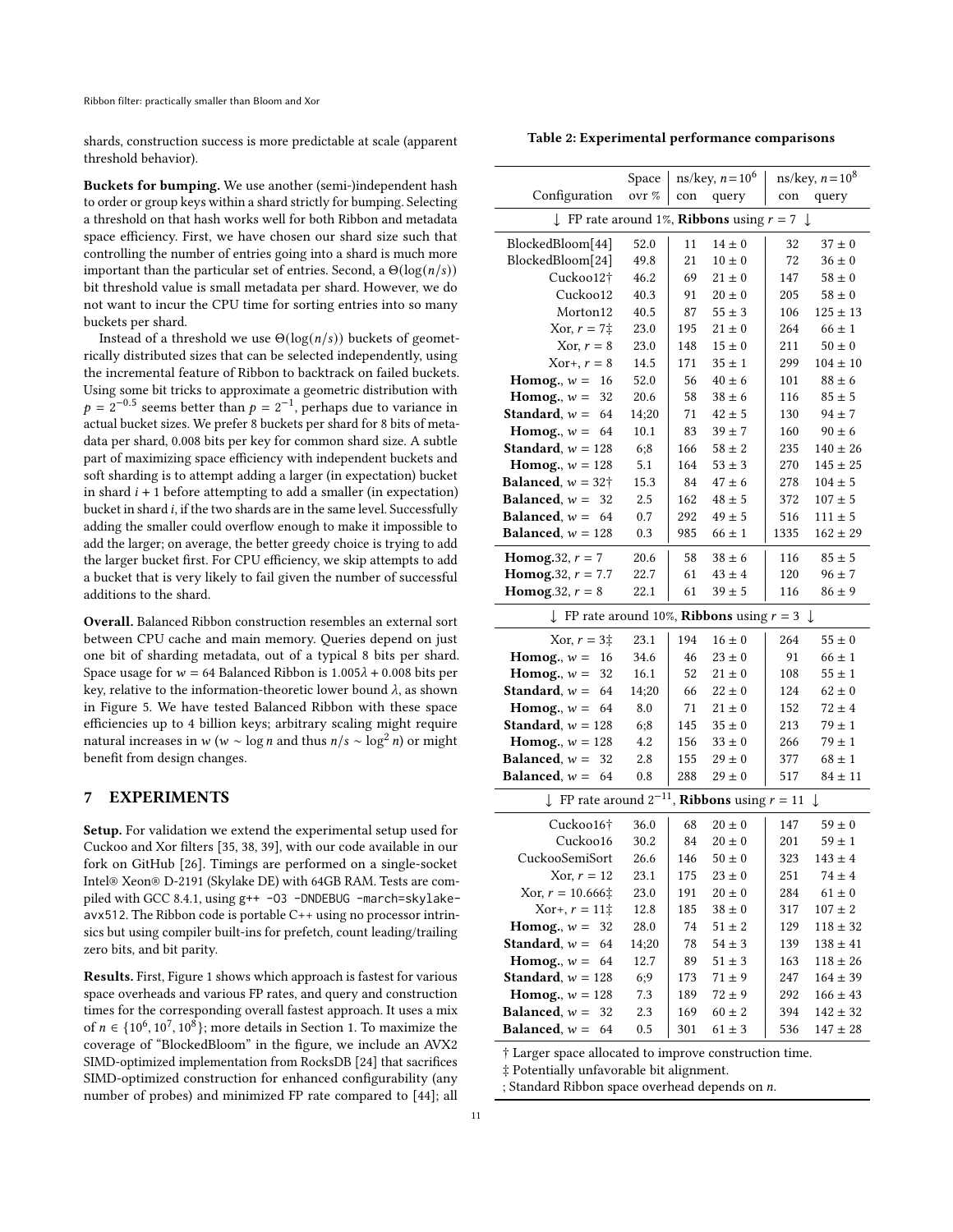"BlockedBloom" in this paper use aligned 512-bit blocks. To maximize coverage of "Bloom" we include an obvious variant splitting probes between two independent blocks.

Second, Table [2](#page-10-1) shows detailed timings for some specific configurations with approximate  $f \in \{2^{-3}, 2^{-7}, 2^{-11}\}$ . Construction and query times are given in nanoseconds per key over at least  $5\cdot 10^7$ keys, with a range of query times for different ratios of positive vs. negative queries. The timing data for  $n = 10^6$  represents the core CPU time of each approach with negligible memory access overheads, while  $n = 10^8$  includes memory access overheads. The reported space overhead is  $\frac{r(1+\epsilon)}{\log_2(f^{-1})} - 1$  where the FP rate f is measured by sampling. Standard Ribbon has distinct overheads for the different  $n$ . Cuckoo12 and Morton12 use 12 bits per cell [\[11,](#page-12-7) [35\]](#page-12-2), for similar FP rate as  $r = 9$  Xor or Ribbon.

Third, Table [1](#page-9-1) shows many more space overheads for Standard Ribbon, which mostly improve for smaller  $n$ . While we do not include timings for these smaller  $n$ , we can infer that Standard Ribbon, with or without smash, takes territory from other Ribbon approaches in Figure [1](#page-1-0) (a) for smaller  $n$ .

Observations. When saving space compared to Bloom and Cuckoo (incl. Morton), we see in Table [2,](#page-10-1)

- Ribbon can achieve much lower space overheads than the practical alternatives.  $w = 64$  Balanced Ribbon has less than 1% overhead except when  $r < 3$  (bottom right of Figure [1\)](#page-1-0).
- Ribbon mostly wins in construction time, sometimes by a large factor. Ribbon construction times are generally only higher than Xor when saving space compared to Xor.
- Xor mostly wins in query time. For smaller  $rw$ , which is proportional to the contiguous memory loaded per query, Ribbon query times are similar to Xor. Ribbon query times increase with  $r$  and/or  $w$ .
- Ribbon has a clear advantage for configurability (aside from Bloom). Xor and Cuckoo incur a measurable penalty when cells are not aligned to a friendly size, such as 4, 8, 12, or 16 bits, and have limited options for partial-bit granularity. Ribbon performance is continuous for any integer  $r$ , and the penalty for arbitrary fractional average  $r$  is small .
- Ribbon can easily trade space efficiency for construction time efficiency (like Cuckoo), by increasing allocated space overhead; see † vs. corresponding non-† configurations. Xor construction time is more fixed.

A somewhat surprising result is that  $w = 32$  Balanced Ribbon is sometimes faster and more space efficient than other Ribbon variants with  $w = 128$ . We can reason that the benefits of smaller ribbon width sometimes exceed the costs associated with balancing. We consider  $w = 128$  Balanced Ribbon "impractical" because the execution time is much higher for a tiny benefit in space usage.

Limitations. A notable limitation of this test is that it tests query throughput more than query latency. Like executing a batch of filter queries, the test does not depend on the result of each query for what to do next. For applications executing a single filter query with unpredictable outcome, main memory latency can be 200-300ns. However, we expect latency to be similar between the competing approaches, because aside from Balanced Ribbon sharding metadata (very small, cachable) and Xor+ compression metadata (not

as small), only constant size metadata is read to determine which memory to fetch to complete a query. Although the test relies on out-of-order execution between queries for memory prefetching, applications can use explicit prefetching.<sup>[22](#page-11-0)</sup>

To minimize sampling noise, the test machine was otherwise idle. This does not match a production environment, but we have not seen a significant difference in relative results when running the tests under load.

To match existing test code, hash seeds are not configurable. All structures are configured for high chance of construction success (roughly 99% or more). In practice, approaches other than BlockedBloom and Homogeneous would incur some small additional overheads associated with seeding and retries.

# 8 CONCLUSION

Our result changes the narrative around data structures constructed with Gaussian elimination vs. with peeling. With our new algorithm and the query structure from [\[22\]](#page-12-21), Gaussian elimination can be faster than peeling while also opening up better space efficiency.

On this foundation we have built Ribbon filters with the following efficiently scaling variants.

- The Homogeneous Ribbon filter is simple and has a construction algorithm that never fails. We provide a full analysis.
- The Balanced Ribbon filter leverages the on-the-fly and incremental construction algorithm in an experimental loadbalancing scheme that further reduces space overhead.

As with Bloom filters, the true practicality of Ribbon also comes from being able to configure it for or adapt it to the application, including dynamic conditions. This includes using any amount of space to efficiently represent any number of keys, even by shrinking the structure after construction. Ribbon filters replicate the smooth FP-rate-for-space configurability of Bloom filters and extend that with configurability between space efficiency and time efficiency.

Future work could pursue the following goals.

- Deepen the theoretical understanding of Ribbon filters to better guide parameter choices in practice.
- Manage the variance of FP rate of Homogeneous Ribbon filters at small scales.
- Further explore the design space surrounding Balanced Ribbon for approaches that are better and/or easier to analyze.
- Create a SIMD-optimized implementation of Ribbon queries, perhaps using AVX512 POPCNT and/or 8-bit ICML rather than w-bit ICML.
- Explore how competitive Ribbon can be as a data structure for static functions, including cases where the number  $r$  of solution columns is quite high, e.g.  $r \geq 32$ .

## ACKNOWLEDGMENTS

We thank Martin Dietzfelbinger for early contributions to this line of research, and Peter Sanders for later discussions. We thank others at Facebook for their supporting roles, including Jay Zhuang, Siying Dong, Shrikanth Shankar, Affan Dar, and Ramkumar Vadivelu.

<span id="page-11-0"></span> $^{22}\rm{RocksDB}$  MultiGet uses batched filter queries with explicit prefetching; RocksDB Get uses single filter queries.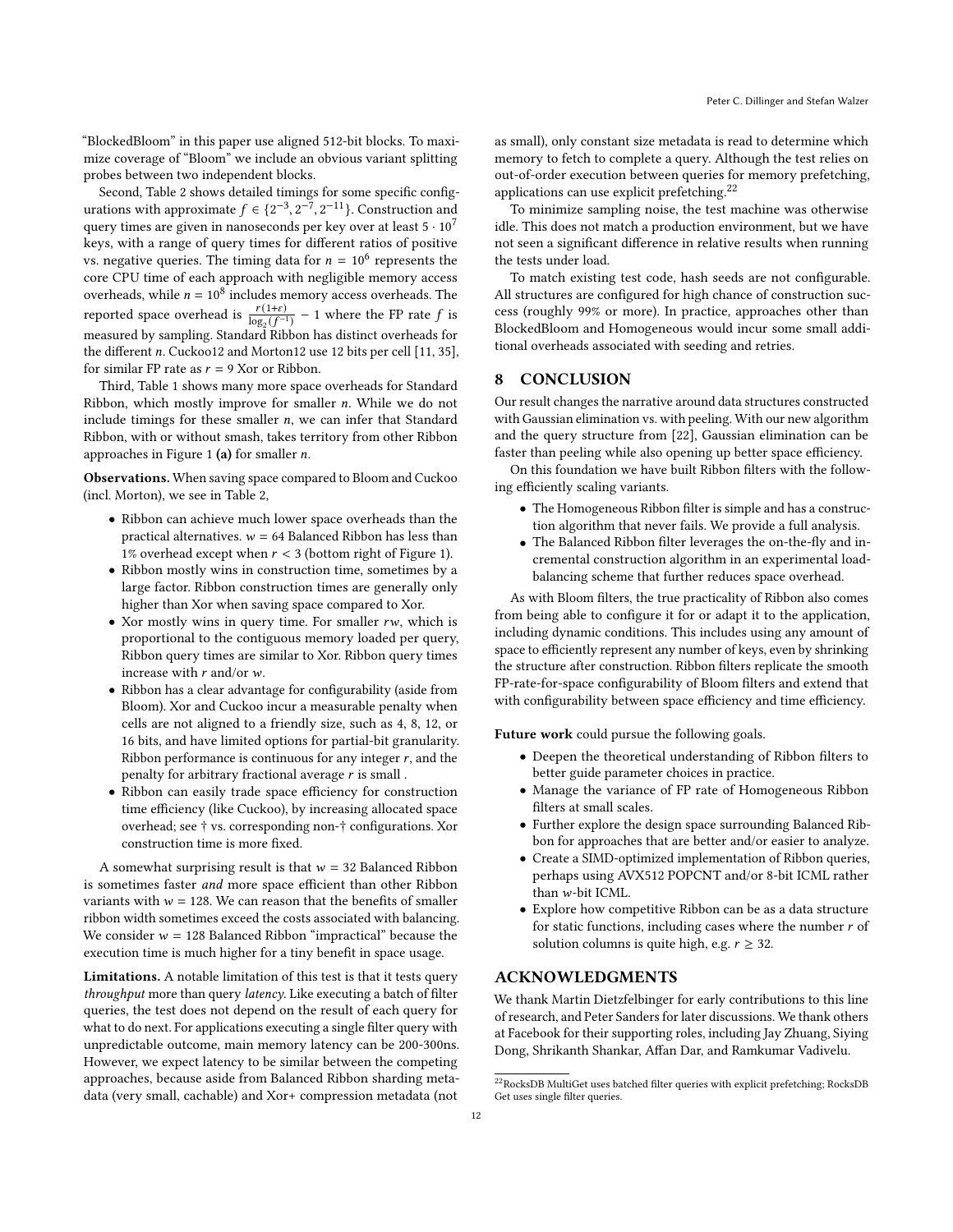Ribbon filter: practically smaller than Bloom and Xor

#### REFERENCES

- <span id="page-12-36"></span>[1] Paulo Sérgio Almeida. 2020. A Case for Partitioned Bloom Filters. arXiv[:2009.11789](https://arxiv.org/abs/2009.11789) [cs.DS]
- <span id="page-12-23"></span>[2] Raja Appuswamy, Goetz Graefe, Renata Borovica-Gajic, and Anastasia Ailamaki. 2019. The five-minute rule 30 years later and its impact on the storage hierarchy. Commun. ACM 62, 11 (2019), 114–120.<https://doi.org/10.1145/3318163>
- <span id="page-12-24"></span>[3] Martin Aumüller, Martin Dietzfelbinger, and Michael Rink. 2009. Experimental Variations of a Theoretically Good Retrieval Data Structure. In Proc. 17th ESA. 742–751. [https://doi.org/10.1007/978-3-642-04128-0\\_66](https://doi.org/10.1007/978-3-642-04128-0_66)
- <span id="page-12-40"></span>[4] Yossi Azar, Andrei Z. Broder, Anna R. Karlin, and Eli Upfal. 1999. Balanced Allocations. SIAM J. Comput. 29, 1 (1999), 180–200. [https://doi.org/10.1137/](https://doi.org/10.1137/S0097539795288490) [S0097539795288490](https://doi.org/10.1137/S0097539795288490)
- <span id="page-12-9"></span>[5] Michael A. Bender, Martin Farach-Colton, Rob Johnson, Russell Kraner, Bradley C. Kuszmaul, Dzejla Medjedovic, Pablo Montes, Pradeep Shetty, Richard P. Spillane, and Erez Zadok. 2012. Don't Thrash: How to Cache Your Hash on Flash. Proc. VLDB Endow. 5, 11 (2012), 1627–1637.<https://doi.org/10.14778/2350229.2350275>
- <span id="page-12-41"></span>[6] Petra Berenbrink, Tom Friedetzky, Zengjian Hu, and Russell Martin. 2008. On Weighted Balls-into-Bins Games. Theor. Comput. Sci. 409, 3 (Dec. 2008), 511–520. <https://doi.org/10.1016/j.tcs.2008.09.023>
- <span id="page-12-42"></span>[7] Petra Berenbrink, Kamyar Khodamoradi, Thomas Sauerwald, and Alexandre Stauffer. 2013. Balls-into-Bins with Nearly Optimal Load Distribution. In Proceedings of the Twenty-Fifth Annual ACM Symposium on Parallelism in Algorithms and Architectures (Montréal, Québec, Canada) (SPAA '13). Association for Computing Machinery, New York, NY, USA, 326–335. [https://doi.org/10.1145/2486159.](https://doi.org/10.1145/2486159.2486191) [2486191](https://doi.org/10.1145/2486159.2486191)
- <span id="page-12-26"></span>[8] Valerio Bioglio, Marco Grangetto, Rossano Gaeta, and Matteo Sereno. 2010. On the Fly Gaussian Elimination for LT Codes. Communications Letters, IEEE 13 (01 2010), 953 – 955.<https://doi.org/10.1109/LCOMM.2009.12.091824>
- <span id="page-12-0"></span>[9] Burton H. Bloom. 1970. Space/Time Trade-offs in Hash Coding with Allowable Errors. Commun. ACM 13, 7 (1970), 422–426. [https://doi.org/10.1145/362686.](https://doi.org/10.1145/362686.362692) [362692](https://doi.org/10.1145/362686.362692)
- <span id="page-12-16"></span>[10] Fabiano Cupertino Botelho, Rasmus Pagh, and Nivio Ziviani. 2013. Practical Perfect Hashing in Nearly Optimal Space. Inf. Syst. 38, 1 (2013), 108–131. [https:](https://doi.org/10.1016/j.is.2012.06.002) [//doi.org/10.1016/j.is.2012.06.002](https://doi.org/10.1016/j.is.2012.06.002)
- <span id="page-12-7"></span>[11] Alex D. Breslow and Nuwan Jayasena. 2020. Morton filters: fast, compressed sparse cuckoo filters. VLDB J. 29, 2-3 (2020), 731–754. [https://doi.org/10.1007/](https://doi.org/10.1007/s00778-019-00561-0) [s00778-019-00561-0](https://doi.org/10.1007/s00778-019-00561-0)
- <span id="page-12-44"></span>[12] Andrei Z. Broder and Anna R. Karlin. 1990. Multilevel Adaptive Hashing. In Proceedings of the First Annual ACM-SIAM Symposium on Discrete Algorithms, 22-24 January 1990, San Francisco, California, USA, David S. Johnson (Ed.). SIAM, 43–53.<http://dl.acm.org/citation.cfm?id=320176.320181>
- <span id="page-12-5"></span>[13] Andrei Z. Broder and Michael Mitzenmacher. 2003. Network Applications of Bloom Filters: A Survey. Internet Mathematics 1, 4 (2003), 485–509. [https:](https://doi.org/10.1080/15427951.2004.10129096) [//doi.org/10.1080/15427951.2004.10129096](https://doi.org/10.1080/15427951.2004.10129096)
- <span id="page-12-17"></span>[14] Bernard Chazelle, Joe Kilian, Ronitt Rubinfeld, and Ayellet Tal. 2004. The Bloomier Filter: An Efficient Data Structure for Static Support Lookup Tables. In Proc. 15th SODA. 30–39.<http://dl.acm.org/citation.cfm?id=982792.982797>
- <span id="page-12-10"></span>[15] John G. Cleary. 1984. Compact Hash Tables Using Bidirectional Linear Probing. IEEE Trans. Computers 33, 9 (1984), 828–834. [https://doi.org/10.1109/TC.1984.](https://doi.org/10.1109/TC.1984.1676499) [1676499](https://doi.org/10.1109/TC.1984.1676499)
- <span id="page-12-27"></span>[16] Colin Cooper. 2000. On the rank of random matrices. Random Structures & Algorithms 16, 2 (2000), 209–232. [https://doi.org/10.1002/\(SICI\)1098-2418\(200003\)](https://doi.org/10.1002/(SICI)1098-2418(200003)16:2<209::AID-RSA6>3.0.CO;2-1) [16:2<209::AID-RSA6>3.0.CO;2-1](https://doi.org/10.1002/(SICI)1098-2418(200003)16:2<209::AID-RSA6>3.0.CO;2-1)
- <span id="page-12-43"></span>Artur Czumaj, Chris Riley, and Christian Scheideler. 2003. Perfectly Balanced Allocation. In Proc. 6th APPROX - 7th RANDOM. 240–251. [https://doi.org/10.](https://doi.org/10.1007/978-3-540-45198-3_21) [1007/978-3-540-45198-3\\_21](https://doi.org/10.1007/978-3-540-45198-3_21)
- <span id="page-12-6"></span>[18] Niv Dayan, Manos Athanassoulis, and Stratos Idreos. 2017. Monkey: Optimal Navigable Key-Value Store. In Proceedings of the 2017 ACM International Conference on Management of Data (Chicago, Illinois, USA) (SIGMOD '17). Association for Computing Machinery, New York, NY, USA, 79–94. [https://doi.org/10.1145/](https://doi.org/10.1145/3035918.3064054) [3035918.3064054](https://doi.org/10.1145/3035918.3064054)
- <span id="page-12-25"></span>[19] Martin Dietzfelbinger, Andreas Goerdt, Michael Mitzenmacher, Andrea Montanari, Rasmus Pagh, and Michael Rink. 2010. Tight Thresholds for Cuckoo Hashing via XORSAT. In Proc. 37th ICALP (1). 213–225. [https://doi.org/10.1007/978-3-642-](https://doi.org/10.1007/978-3-642-14165-2_19) [14165-2\\_19](https://doi.org/10.1007/978-3-642-14165-2_19)
- <span id="page-12-18"></span>[20] Martin Dietzfelbinger and Rasmus Pagh. 2008. Succinct Data Structures for Retrieval and Approximate Membership (Extended Abstract). In Proc. 35th ICALP (1). 385–396. [https://doi.org/10.1007/978-3-540-70575-8\\_32](https://doi.org/10.1007/978-3-540-70575-8_32)
- <span id="page-12-20"></span>[21] Martin Dietzfelbinger and Stefan Walzer. 2019. Constant-Time Retrieval with  $O(log\,m)$  Extra Bits. In Proc. 36th STACS. 24:1-24:16. [https://doi.org/10.4230/](https://doi.org/10.4230/LIPIcs.STACS.2019.24) [LIPIcs.STACS.2019.24](https://doi.org/10.4230/LIPIcs.STACS.2019.24)
- <span id="page-12-21"></span>[22] Martin Dietzfelbinger and Stefan Walzer. 2019. Efficient Gauss Elimination for Near-Quadratic Matrices with One Short Random Block per Row, with Applications. In Proc. 27th ESA. 39:1–39:18.<https://doi.org/10.4230/LIPIcs.ESA.2019.39>
- <span id="page-12-37"></span>[23] Peter C. Dillinger. 2018. RocksDB Issue #4120. [https://github.com/facebook/](https://github.com/facebook/rocksdb/issues/4120) [rocksdb/issues/4120](https://github.com/facebook/rocksdb/issues/4120)
- <span id="page-12-13"></span>[24] Peter C. Dillinger. 2019. RocksDB FastLocalBloom. [https://github.com/facebook/](https://github.com/facebook/rocksdb/blob/master/util/bloom_impl.h) [rocksdb/blob/master/util/bloom\\_impl.h](https://github.com/facebook/rocksdb/blob/master/util/bloom_impl.h)
- <span id="page-12-35"></span>[25] Peter C. Dillinger. 2020. ribbon\_\*.{cc,h} in RocksDB. [https://github.com/](https://github.com/facebook/rocksdb/) [facebook/rocksdb/](https://github.com/facebook/rocksdb/)
- <span id="page-12-39"></span>[26] Peter C. Dillinger. 2021. Fork of fastfilter\_cpp. [https://github.com/pdillinger/](https://github.com/pdillinger/fastfilter_cpp) [fastfilter\\_cpp](https://github.com/pdillinger/fastfilter_cpp)
- <span id="page-12-29"></span>[27] Peter C. Dillinger et al. 2021. Bloom filter on RocksDB Wiki. [https://github.com/](https://github.com/facebook/rocksdb/wiki/RocksDB-Bloom-Filter) [facebook/rocksdb/wiki/RocksDB-Bloom-Filter](https://github.com/facebook/rocksdb/wiki/RocksDB-Bloom-Filter)
- <span id="page-12-31"></span>[28] Peter C. Dillinger and Panagiotis Manolios. 2004. Bloom Filters in Probabilistic Verification. In Formal Methods in Computer-Aided Design, 5th International Conference, FMCAD 2004, Austin, Texas, USA, November 15-17, 2004, Proceedings (Lecture Notes in Computer Science), Alan J. Hu and Andrew K. Martin (Eds.), Vol. 3312. Springer, 367–381. [https://doi.org/10.1007/978-3-540-30494-4\\_26](https://doi.org/10.1007/978-3-540-30494-4_26)
- <span id="page-12-32"></span>[29] Peter C. Dillinger and Panagiotis Manolios. 2004. Fast and Accurate Bitstate Verification for SPIN. In Model Checking Software, 11th International SPIN Workshop, Barcelona, Spain, April 1-3, 2004, Proceedings (Lecture Notes in Computer Science), Susanne Graf and Laurent Mounier (Eds.), Vol. 2989. Springer, 57–75. [https://doi.org/10.1007/978-3-540-24732-6\\_5](https://doi.org/10.1007/978-3-540-24732-6_5)
- <span id="page-12-11"></span>[30] Peter C. Dillinger and Panagiotis Manolios. 2009. Fast, All-Purpose State Storage. In Model Checking Software, 16th International SPIN Workshop, Grenoble, France, June 26-28, 2009. Proceedings (Lecture Notes in Computer Science), Corina S. Pasareanu (Ed.), Vol. 5578. Springer, 12–31. [https://doi.org/10.1007/978-3-642-02652-](https://doi.org/10.1007/978-3-642-02652-2_6) [2\\_6](https://doi.org/10.1007/978-3-642-02652-2_6)
- <span id="page-12-14"></span>[31] Siying Dong, Andrew Kryczka, Yanqin Jin, and Michael Stumm. 2021. Evolution of Development Priorities in Key-value Stores Serving Large-scale Applications: The RocksDB Experience. In 19th USENIX Conference on File and Storage Technologies (FAST 21). USENIX Association. [https://www.usenix.org/conference/fast21/](https://www.usenix.org/conference/fast21/presentation/dong) [presentation/dong](https://www.usenix.org/conference/fast21/presentation/dong)
- <span id="page-12-8"></span>[32] David Eppstein. 2016. Cuckoo Filter: Simplification and Analysis. In Proc. 15th SWAT. 8:1–8:12.<https://doi.org/10.4230/LIPIcs.SWAT.2016.8>
- <span id="page-12-28"></span>[33] Jason Evans et al. 2019. jemalloc manual.<http://jemalloc.net/jemalloc.3.html> Version 5.2.1.
- <span id="page-12-1"></span>[34] Bin Fan, David G. Andersen, and Michael Kaminsky. 2013. Cuckoo Filter: Better Than Bloom. ;login: 38, 4 (2013), 5. [https://www.usenix.org/publications/login/](https://www.usenix.org/publications/login/august-2013-volume-38-number-4/cuckoo-filter-better-bloom) [august-2013-volume-38-number-4/cuckoo-filter-better-bloom](https://www.usenix.org/publications/login/august-2013-volume-38-number-4/cuckoo-filter-better-bloom)
- <span id="page-12-2"></span>[35] Bin Fan, David G. Andersen, Michael Kaminsky, and Michael Mitzenmacher. 2014. Cuckoo Filter: Practically Better Than Bloom. In Proc. 10th CoNEXT. 75–88. <https://doi.org/10.1145/2674005.2674994>
- <span id="page-12-15"></span>[36] Michael L. Fredman and János Komlós. 1984. On the Size of Separating Systems and Families of Perfect Hash Functions. SIAM Journal on Algebraic Discrete Methods 5, 1 (1984), 61–68.<https://doi.org/10.1137/0605009>
- <span id="page-12-19"></span>[37] Marco Genuzio, Giuseppe Ottaviano, and Sebastiano Vigna. 2016. Fast Scalable Construction of (Minimal Perfect Hash) Functions. In Proc. 15th SEA. 339–352. [https://doi.org/10.1007/978-3-319-38851-9\\_23](https://doi.org/10.1007/978-3-319-38851-9_23)
- <span id="page-12-22"></span>[38] Thomas Mueller Graf and Daniel Lemire. 2019. fastfilter cpp. [https://github.](https://github.com/FastFilter/fastfilter_cpp) [com/FastFilter/fastfilter\\_cpp](https://github.com/FastFilter/fastfilter_cpp)
- <span id="page-12-3"></span>[39] Thomas Mueller Graf and Daniel Lemire. 2020. Xor Filters: Faster and Smaller Than Bloom and Cuckoo Filters. ACM J. Exp. Algorithmics 25 (2020), 1–16. <https://doi.org/10.1145/3376122>
- <span id="page-12-38"></span>[40] Adam Kirsch and Michael Mitzenmacher. 2008. Less hashing, same performance: Building a better Bloom filter. Random Struct. Algorithms 33, 2 (2008), 187–218.
- <span id="page-12-45"></span>[41] A. Kirsch and M. Mitzenmacher. 2010. The Power of One Move: Hashing Schemes for Hardware. IEEE/ACM Trans. Netw. 18 (2010), 1752–1765.
- <span id="page-12-34"></span>[42] Donald Ervin Knuth. 1998. Sorting and Searching (2nd ed.). Addison-Wesley. <http://dl.acm.org/citation.cfm?id=280635>
- <span id="page-12-46"></span>[43] Sailesh Kumar, Jonathan S. Turner, and Patrick Crowley. 2008. Peacock Hashing: Deterministic and Updatable Hashing for High Performance Networking. In INFOCOM 2008. 27th IEEE International Conference on Computer Communications, Joint Conference of the IEEE Computer and Communications Societies, 13-18 April 2008, Phoenix, AZ, USA. IEEE, 101–105.<https://doi.org/10.1109/INFOCOM.2008.29>
- <span id="page-12-4"></span>[44] Harald Lang, Thomas Neumann, Alfons Kemper, and Peter A. Boncz. 2019. Performance-Optimal Filtering: Bloom overtakes Cuckoo at High-Throughput. Proc. VLDB Endow. 12, 5 (2019), 502–515. [https://doi.org/10.14778/3303753.](https://doi.org/10.14778/3303753.3303757) [3303757](https://doi.org/10.14778/3303753.3303757)
- <span id="page-12-33"></span>[45] Daniel Lemire. 2019. Fast Random Integer Generation in an Interval. ACM Trans. Model. Comput. Simul. 29, 1 (2019), 3:1–3:12.<https://doi.org/10.1145/3230636>
- <span id="page-12-30"></span>[46] Yongkun Li, Chengjin Tian, Fan Guo, Cheng Li, and Yinlong Xu. 2019. ElasticBF: Elastic Bloom Filter with Hotness Awareness for Boosting Read Performance in Large Key-Value Stores. In 28th USENIX, Dahlia Malkhi and Dan Tsafrir (Eds.). USENIX Association, 739–752. [https://www.usenix.org/conference/atc19/](https://www.usenix.org/conference/atc19/presentation/li-yongkun) [presentation/li-yongkun](https://www.usenix.org/conference/atc19/presentation/li-yongkun)
- <span id="page-12-12"></span>[47] Siqiang Luo, Subarna Chatterjee, Rafael Ketsetsidis, Niv Dayan, Wilson Qin, and Stratos Idreos. 2020. Rosetta: A Robust Space-Time Optimized Range Filter for Key-Value Stores. In Proceedings of the 2020 International Conference on Management of Data, SIGMOD Conference 2020, online conference [Portland, OR, USA], June 14-19, 2020, David Maier, Rachel Pottinger, AnHai Doan, Wang-Chiew Tan, Abdussalam Alawini, and Hung Q. Ngo (Eds.). ACM, 2071–2086. <https://doi.org/10.1145/3318464.3389731>